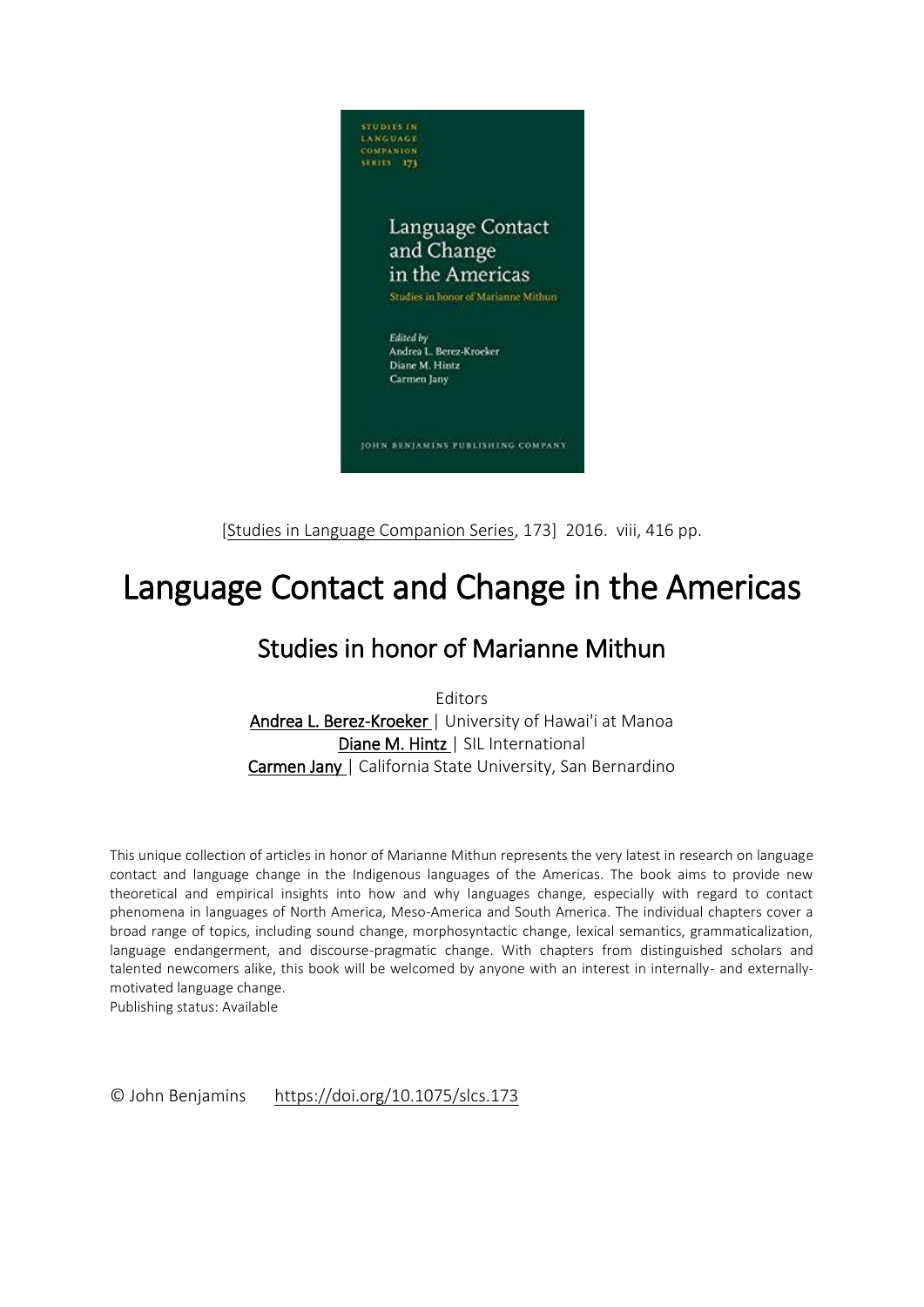Table of Contents

| Foreword                                                                                                                                | vii-viii           |
|-----------------------------------------------------------------------------------------------------------------------------------------|--------------------|
| Language contact and change in the Americas: The state of the art<br>Sarah G. Thomason                                                  | $1 - 14$           |
| Part I North America: California                                                                                                        |                    |
| Yuki, Pomoan, Wintun, and Athabaskan: Language Contact in Round Valley, California<br>Uldis Balodis                                     | $15 - 32$          |
| The role of passives in the formation of hierarchical systems in Northern California<br>Carmen Jany                                     | $33 - 66$          |
| Assessing the effects of language contact on Northeastern Pomo<br>Neil Alexander Walker                                                 | $67 - 90$          |
| Synchronic and diachronic accounts of phonological features in Central Chumash languages<br>Timothy P. Henry                            | $91 - 104$         |
| Part II North America: Athabaskan, Iroquoian, and Uto-Aztecan                                                                           |                    |
| Contact and semantic shift in extreme language endangerment: Ahtna riverine directionals in a cardinal world<br>Andrea L. Berez-Kroeker | 105-138            |
| "Excorporation" in a Dene (Athabaskan) language<br>Keren Rice                                                                           | 139-166            |
| Contact and change in Oneida<br>Clifford Abbott                                                                                         | 167-188            |
| Huron/Wendat interactions with the Seneca language<br>Megan Lukaniec and Wallace Chafe                                                  | 189-218            |
| The usual suspects: Multiple grammaticalization of 'do', 'be', 'have', and 'go' in Ute<br>T. Givón                                      | 219-246            |
| Part III Northern Mexico, Mesoamerica, and South America                                                                                |                    |
| Language documentation and historical linguistics<br>Lyle Campbell                                                                      | $247 - 272$        |
| The Jakaltek Popti' noun classifier system: Changes due to Spanish contact<br>Colette Grinevald                                         | $273 - 296$        |
| Language contact and word structure: A case study from north-west Amazonia<br>Alexandra Y. Aikhenvald                                   | 297-314            |
| Auxiliation and typological shift: The interaction of language contact and internallymotivated change in Quechua<br>Daniel J. Hintz     | 315-338            |
| Discourse pattern replication in South Conchucos Quechua and Andean Spanish<br>Diane M. Hintz                                           | 339-362            |
| Part IV The Americas and beyond                                                                                                         |                    |
| Measuring language typicality, with special reference to the Americas<br><b>Bernard Comrie</b>                                          | 363-384            |
| Words for 'dog' as a diagnostic of language contact in the Americas<br>Matthias Pache, Søren Wichmann and Mikhail Zhivlov<br>Index      | 385-410<br>411-416 |

"This book starts in California, as is fitting for a book in honor of Marianne Mithun, and then works its way outward, reflecting the state of knowledge about language contact and change in the Americas, where considerably more is known about North America but where South America offers exciting new areas for research in this field. The book is a just tribute to one of the most important contemporary scholars of American indigenous languages, and to someone for whom language contact and change have been central motifs."

Nora C. England, *The University of Texas at Austin*

"Marianne Mithun's work has influenced a generation of scholars, helping to shape the direction of scholarship in Native American languages. Inspired by Mithun's passion and flair for seeking explanation within the wider context of language use, the authors explore a range of contact phenomena relevant not only to the Americas but to our understanding of language evolution more broadly. The breadth and depth of these contributions provide clear evidence of a bright future for Americanist linguistics."

Gary Holton, *University of Hawai'i at Mānoa*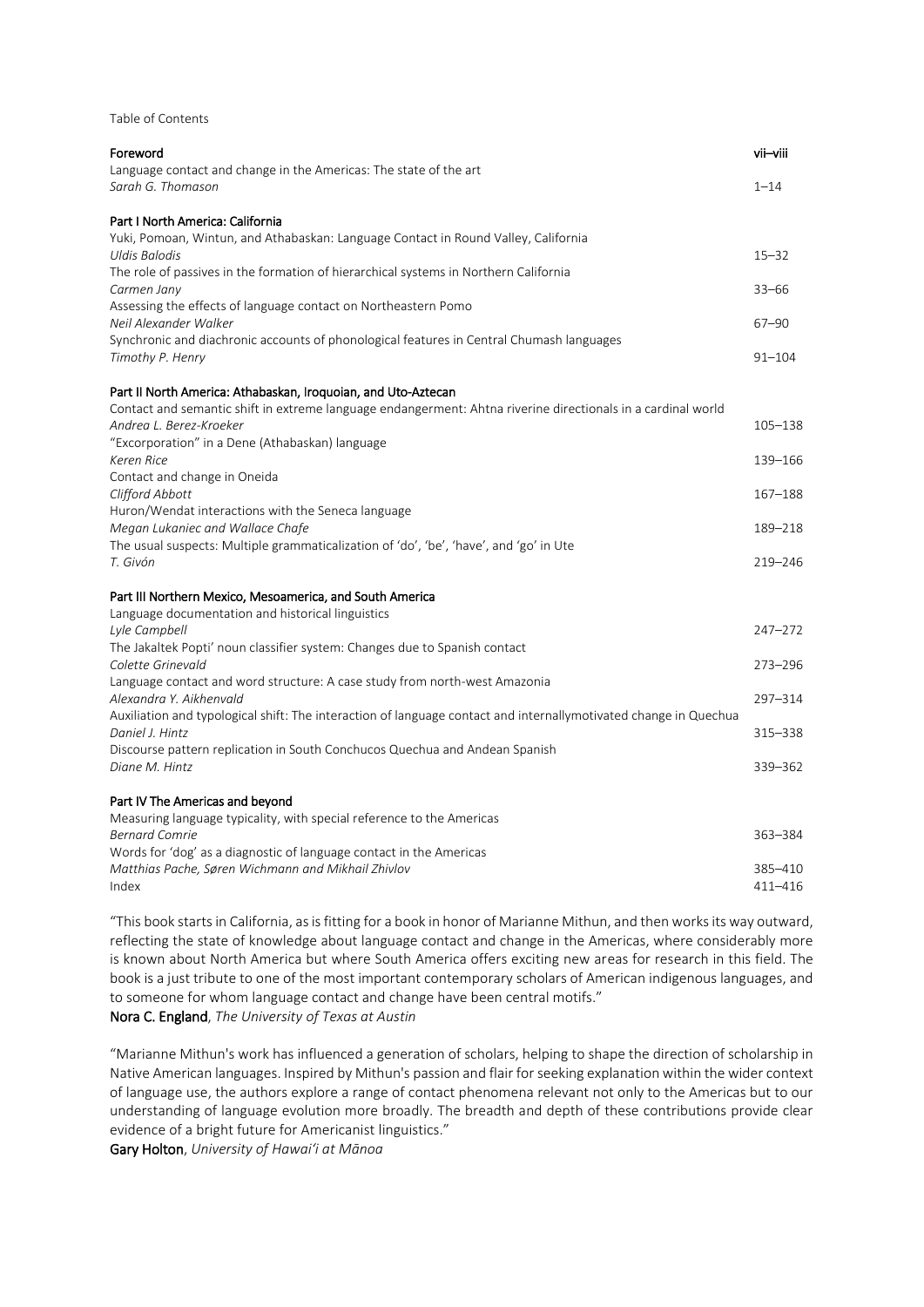## **The Jakaltek Popti' noun classifier system** Changes due to Spanish contact

Colette Grinevald\* DDL, Université Lyon

After having resisted adaptation in the 70s, the Jakaltek Popti' (of the Q'anjob'alan family) noun classifier system has recently undergone extensive restructuring. These changes are largely due to the need that was felt to classify nouns of Spanish origin for artifacts made of untraditional or new materials that have been incorporated into the language and culture. The absence of classifiers for these nouns meant an absence of anaphoric pronouns, in contrast to the obligatory article and pronominal forms organizing the vocabulary of the dominant colonial Spanish language through gender-marking. Discussions with the local branch of the Academy of Mayan Languages of Guatemala, the Jakaltek linguistic community, reveal their concern with revitalizing and standardizing the now clearly endangered Jakaltek Popti'.

**Keywords:** noun classifiers; Jakaltek Mayan; contact; revitalization

## **Introduction**

Jakaltek Popti' is a Mayan language of the Q'anjob'alan branch of the family spoken in the northwest corner of the Cuchumatanes mountains of Guatemala, on the border of Mexico and looking down on Chiapas and its Tzeltalan Mayan languages. The language was spelled Jacaltec until it became Jakaltek, following the standardization of the Mayan alphabets promoted by the Academy of Mayan Languages of Guatemala. It was then changed to Jacaltek Popti' by the local Jakaltek branch of the Academy.<sup>1</sup>

<sup>\*</sup> The author was known as Colette Craig from the University of Oregon until 1996, when she returned to France and changed back to her maiden name of Grinevald.

**<sup>1.</sup>**  Hence Craig writing about Jacaltec and Grinevald about Jakaltek Popti', using both names to allow readers to make the connection with earlier writings and the new Academy publishing work on Popti'.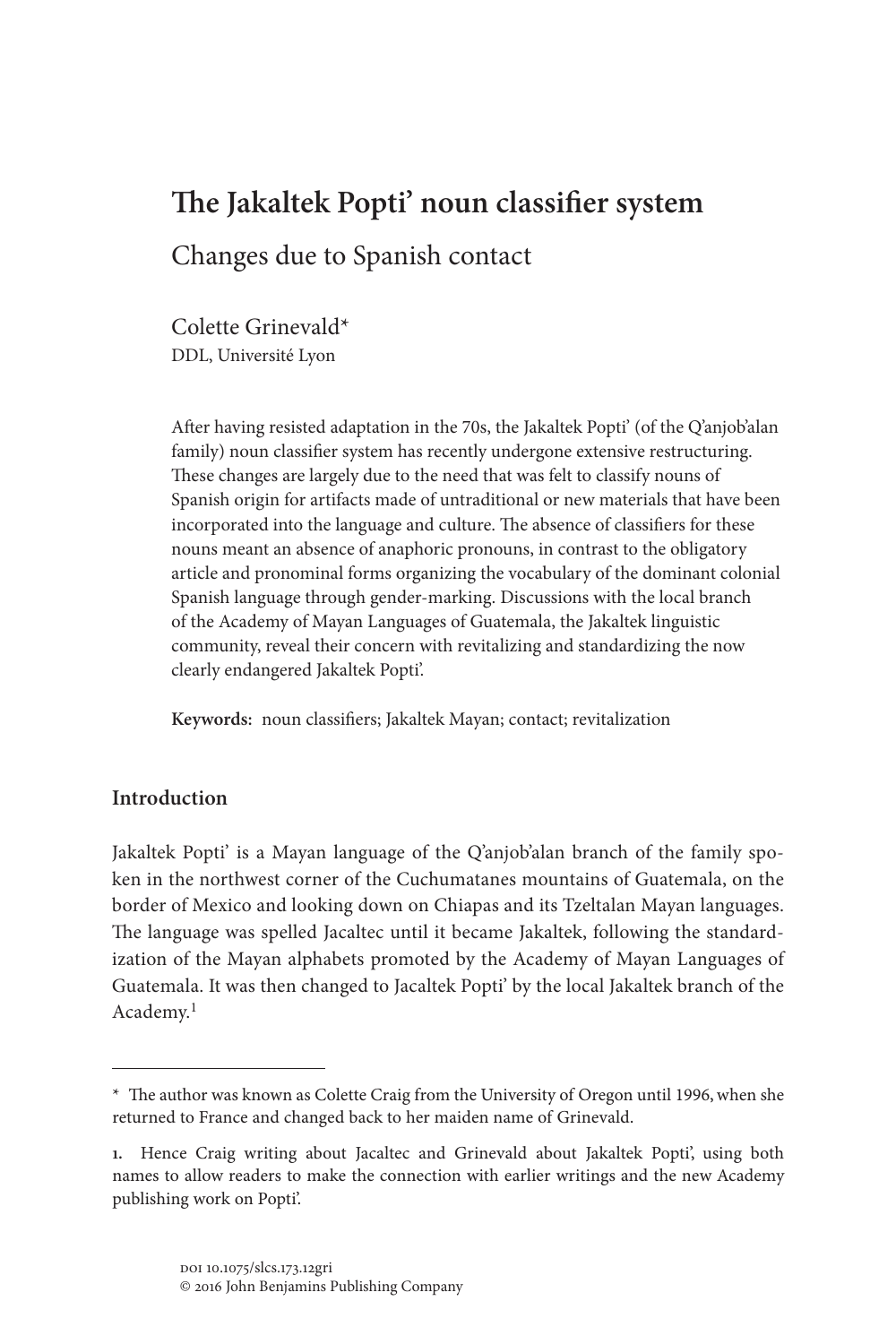The language is probably best known in the literature for its noun classifier system, an interesting characteristic of the Q'anjob'alan branch of the family. The identification of such a noun classifier system distinct from other subtypes of classifier systems has played a major role in the establishment of a typology of classifier systems. (see [Craig 1986](#page-22-0), [1987;](#page-22-1) [Grinevald 2000](#page-23-0), [2015](#page-23-1); [Goldwasser & Grinevald 2012](#page-23-2), inter alia). Within the Mayan family itself this system is to be distinguished from the numeral classifiers of the Tzeltalan branch of Chiapas (see [Berlin 1968](#page-22-2) for Tzeltal and de Leon 1988 for Tzotzil).

After a general introduction of this classifier system (Section 1), based on how it functioned in the 1970s at the time of the majority of the fieldwork on the language, the present paper treats the question of how language contact with the dominant colonial Spanish language has impacted the system in different ways at different times. Resistance versus openness is contrasted first, in Section 2. The rigidity of the system in the 1970s, characterized by a definite resistance to accommodate objects of modern life in the classification schema, in spite of easy lexical borrowing from Spanish, is established first as a point of comparison. This is then briefly contrasted with the apparent openness of the system centuries before, at the time of colonization. The major and newest part of the paper, Section 3, is an account of the pervasive variation encountered and the extensive changes observed to be taking place in the system's functioning at the turn of the 21st century, thirty years after the initial major fieldwork, due to contact with Spanish. A final discussion in Section 4 will then recast these three types of response to contact with Spanish, from openness to resistance to a major restructuring of the system, within the different sociolinguistic contexts in which they happened. It will emphasize in particular how the new extensive changes must be viewed within a context of language endangerment and official efforts at language revitalization, in which the currently very endangered Jakaltek language is the object of standardization, looking to the dominant language, Spanish, as a model.

#### **1. Outline of the Jakaltek noun classifier system**

It is interesting to note that, while ample data on the noun classifier system was gathered in the 70s, the most productive period of its analysis as a classifier system did not come until a decade later. This is a clear case of collected data that laid unused for a period of time, waiting for new questions to be asked of them, in the vein of Mithun's constant encouragement to document un(der)described languages as they present themselves, without limiting data collection to respond to contemporary debates, but making sure to collect ample natural data that will then be ready to answer possible future questions [\(Mithun 1990,](#page-23-3) [2001\)](#page-23-4).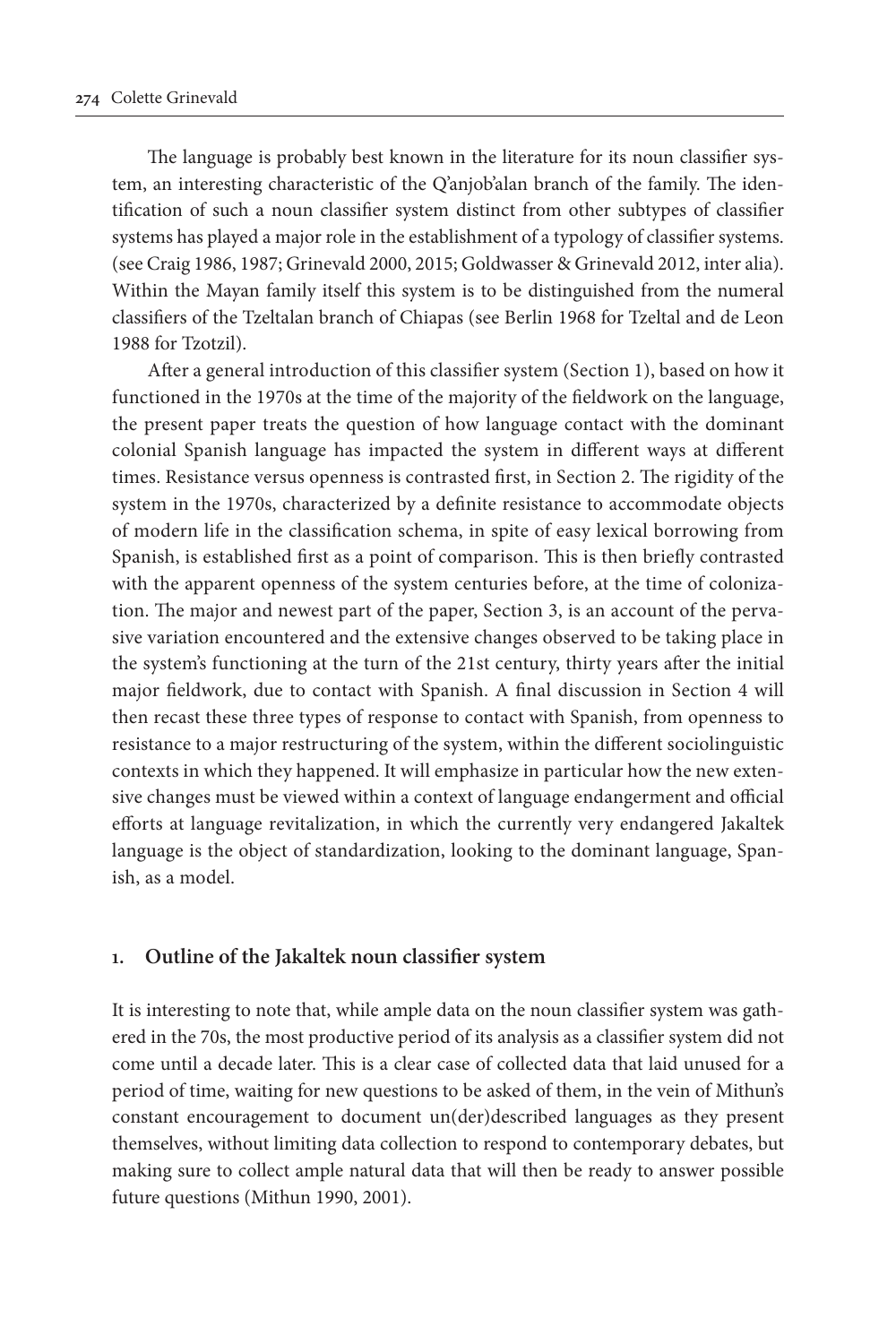#### **1.1**  The categorization schema of the Jakaltek noun classifier system

The motivation for the first studies of the Jakaltek classifiers as an actual nominal classifier system came more than a decade after data collection, as new questions were raised by ongoing discussions of universal semantic properties of classifier systems on the one hand, and the development of a new field of cognitive linguistics, on the other.<sup>2</sup>

As presented in [Craig \(1986](#page-22-0)), the Jakaltek Popti' system has an inventory of 24 classifiers, which are divided into two sets, each one with its own dynamics. A dozen classifiers categorize the human and supernatural world (between kinship relations and honorifics) and exhibit a certain degree of discourse flexibility (like the possibility of choosing a classifier in order to insult or exalt a person), as described in [Craig \(1977](#page-22-3)) and as discussed by anthropologists [Day \(1973\)](#page-22-4) and [Breitborde \(1973](#page-22-5)). The focus of this paper is the part of the system that categorizes the non-human world, consisting of the other dozen classifiers.

Items of this inventory for the non-human world function at different levels of categorization, some heading large classes and identified as generic (ANIMAL/PLANT/ rock/soil/water), others heading more restricted classes and identified as specific (corn/cord/thread/cloth), and finally, some heading a class of one item, called unique classifiers (DOG/SALT/FIRE). As shown by [Hopkins \(2012\)](#page-23-5), the classifier inventories of the Q'anjob'alan languages vary, the Jakaltek inventory being one of the most extensive and the only one to have classes of THREAD/CLOTH/DOG, for instance. [Craig \(1986](#page-22-0)) considered the cultural relevance of the non-generic classifiers, such as the specific classifiers CORN (pan-Mayan trait) and THREAD (for the local craft of cotton weaving), which might have been expected to be items included in the generic plant class. The same could be said of the unique classifiers, such as SALT (known as being important for monetary exchange in the whole region), and DOG (to be considered in the very local context of Jacaltenango, where owning a dog is considered to be a mark of adult male identity).

A developed process of class extension was also accounted for, from source entities to isolated parts of those entities, to manufactured products made with the same material. The largest classes identified were those of ANIMAL and PLANT, with all their parts and derived products. The ANIMAL class, for instance, includes animals (pig/cow/chicken/snake/bird, etc.), animal parts (meat/milk/egg) and manufactured objects made of animal materials (leather sandals/woolen blankets). The PLANT class includes plants (all kinds of trees/plants and their parts: fruits/flowers/leaves, etc.) and objects manufactured from them, such as planks and pieces of furniture, as well as foods. There were also interesting cases of extensions of classes to accommodate new

**<sup>.</sup>**  The existence of a system had been noted in [La Farge and Byers \(1931](#page-23-6)) and part of its semantics had been studied by [Day \(1973\)](#page-22-4).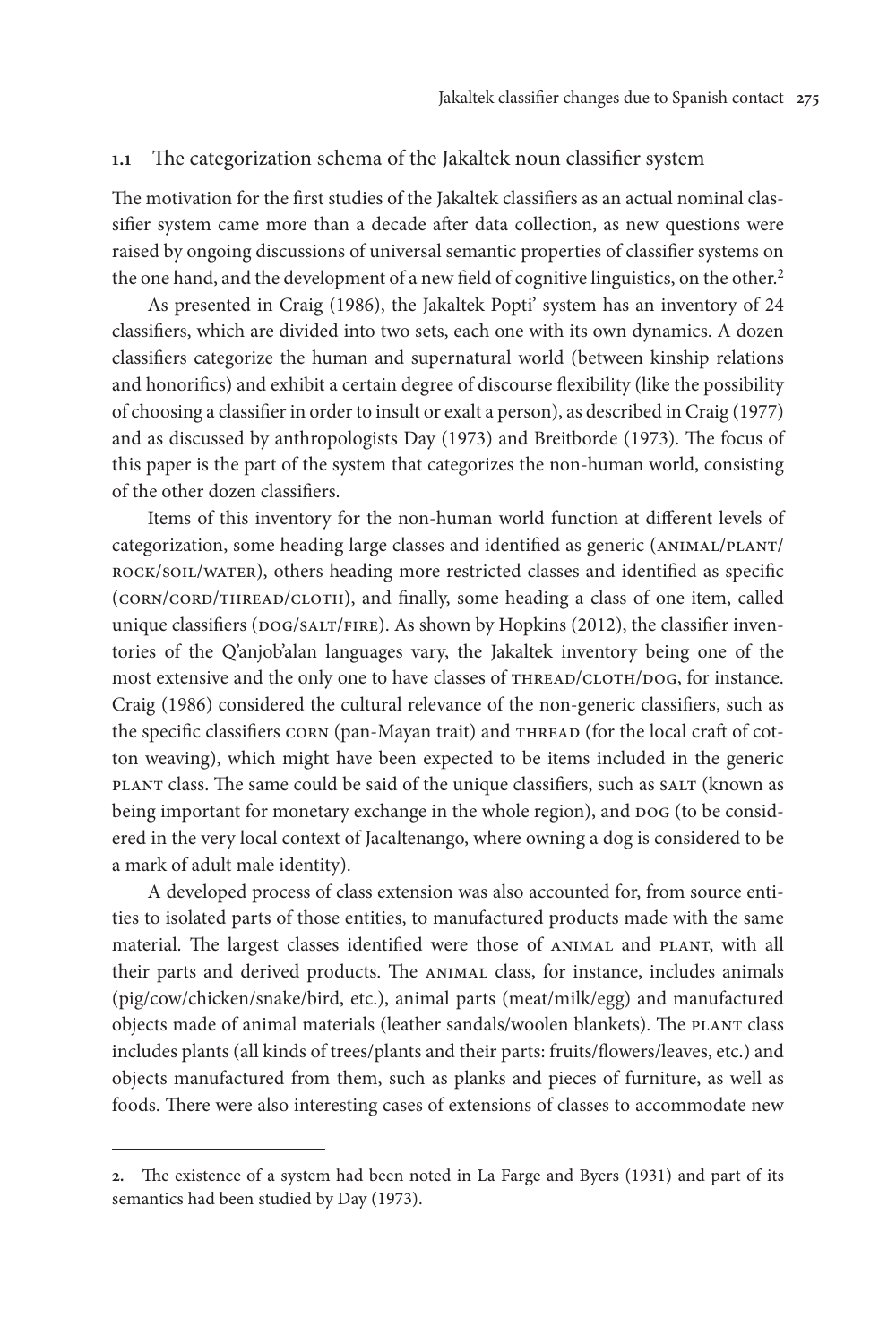materials non-native to the culture (as with the original rock class absorbing metal and glass objects and the corn–maize class absorbing wheat and wheat products), as well as opposite cases of resistance to classification. Both of these are special situations, considered below in Section 2.

From the start it was the semantic transparency of the classifiers that made it relatively easy to interpret the mode of categorization of the Jakaltek system. As a matter of fact, all but one of the classifiers were of clear nominal origin (the exception being the one for dog, *metx'*, which in addition happens to be a unique classifier, classifying only dogs). The majority actually originate in repeaters, as full or truncated forms of identifiable nouns, which then undergo expected semantic bleaching when functioning as classifiers, as for instance *te'* 'tree, trunk'/CL *te'* for all plants and plant products, including wood; *ha'* 'water'/cl *ha'* for water bodies (rain, lake, river, etc.) and *ch'en* 'rock'/ CL *ch'en* for rock objects originally, extended to metal or glass objects as discussed in Section 2.2. It was therefore clear that the categorization operated based on the material of the entities classified, as shown by the various classifications of drinkable liquids according to their source liquid: CL/WATER for water and CL/ANIMAL for milk, but CL/ plant for tea, coffee, and alcohol. The fact that the classification did not operate based on the shape of objects – which is the usual situation for numeral classifiers in which 'tree/fruit/leaf' are common lexical sources of shape classifiers for 1D/2D/3D items was a key factor used in establishing a new subtype of classifiers, called noun classifiers.

#### **1.2** A grammaticalized noun classifier system

Early on, [Craig \(1977](#page-22-3), [1979](#page-22-6), [1987\)](#page-22-1) established the central importance of the Jakaltek classifier system in the grammar of the language, discussing the classifiers back then under the labels of "determiners" and "pronouns". These two main grammatical functions of classifiers account for their omnipresence in the language. The fact that these functions correspond to similar ones in Indo-European languages will be taken up again in the final discussion of why so many changes in the system have occurred in recent times – times of increased impact of Spanish on the system and in the midst of revitalization efforts for the now endangered language.

Example (1a) shows classifiers as determiners ( $CL + NOUN$ ) and then (1b) shows them in an anaphoric function ( $CL$  alone): $3$ 

**<sup>.</sup>**  Examples are given here in the current writing system used by the academy, in which the apostrophe (') marks glottal phenomena (whether glottal stops or glottalized consonants), *x* and *tx* are for retroflex fricative and affricate respectively, standing in opposition to *xh* and *ch*, the corresponding non-retroflexed fricative and afficate. Crucially here, *k* is used for the velar stop (replacing the Spanish-based *c*/*qu*) in contrast to *q* itself, used here for the postvelar stop. Hence *jacaltec* and *k'anjobalan* are now spelled *jakaltek* and *q'anjob'alan*. The only gloss, cl, stands for classifier.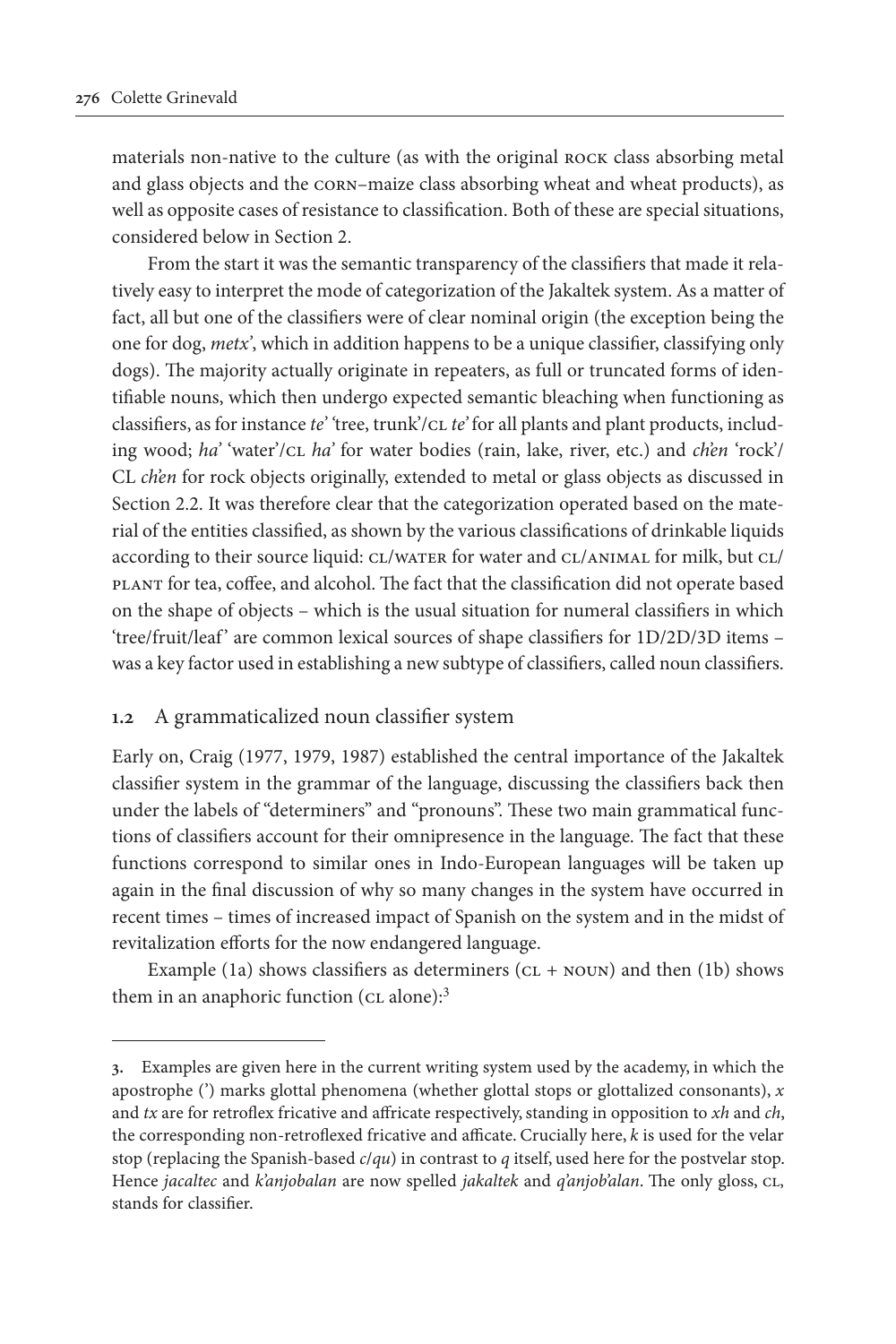- (1) a. *swatx'e ix malin ixim wah* ? made CL/WOMAN Marie CL/CORN tortilla 'Did Mary make the tortillas?'
	- b. *ho', swatx'e ix ixim* yes, made CL/WOMAN CL/CORN 'yes, she made them'

The main interest for syntacticians in the 70s turned out to be the participation of these classifiers in marking (co-)referentiality chains, by indicating coreferentiality through the deletion of the corresponding classifier, a phenomenon labeled then coreferential "gapping" (amply discussed in Chapter 5 of [Craig 1977](#page-22-3) and of clear interest to theoreticians of the time and place – Harvard and MIT in the 1970s).

Examples (2a) and (2b) illustrate situations of non-coreferentiality (Peter vs. Mathias) with the corresponding doubling of the classifier *naj*; (2c) shows where the absence of the second classifier must be interpreted as the result of the deletion of a coreferential classifier:

|  |  |                              | (2) a. xil naj pel s-mam naj maltixh       |  |
|--|--|------------------------------|--------------------------------------------|--|
|  |  |                              | saw CL/MAN Peter his-father CL/MAN Mathias |  |
|  |  | 'Peter saw Mathias's father' |                                            |  |
|  |  |                              | b. xil naj pel s-mam naj                   |  |
|  |  |                              | saw CL/MAN Peter his-father CL/MAN         |  |
|  |  |                              | 'Peter saw his (someone else's) father'    |  |
|  |  | c. xil naj pel s-mam         |                                            |  |
|  |  |                              | saw CL/MAN Peter his-father                |  |
|  |  | 'Peter saw his (own) father' |                                            |  |

This advanced status of grammaticalization, or better said, syntacticization of the Jakaltek noun classifier system is discussed in [Grinevald \(2002](#page-23-7)), and presented as one of the elements of a multidimensional typology of classifier systems, one that takes into account the specific dynamics of each particular classifier system. So the Jakaltek system in the 1970s was both highly semantically motivated and highly syntacticized.

## **1.3** How the specifics of the Jakaltek system fed a typology of classifier systems

The elaboration of a typology of nominal classification systems first presented in [Craig](#page-22-1)  [\(1987](#page-22-1), [1992](#page-22-7)) and elaborated in [Grinevald \(2000](#page-23-0), [2015](#page-23-1)) was clearly initially motivated by the recognition of a particular subtype of nominal classifier systems, named then 'noun classifiers', mainly on the basis of this Jakaltek system.

Several characteristics help to distinguish the four major subtypes of classifier systems. The first characteristic is morphosyntactic in nature and is linked to positions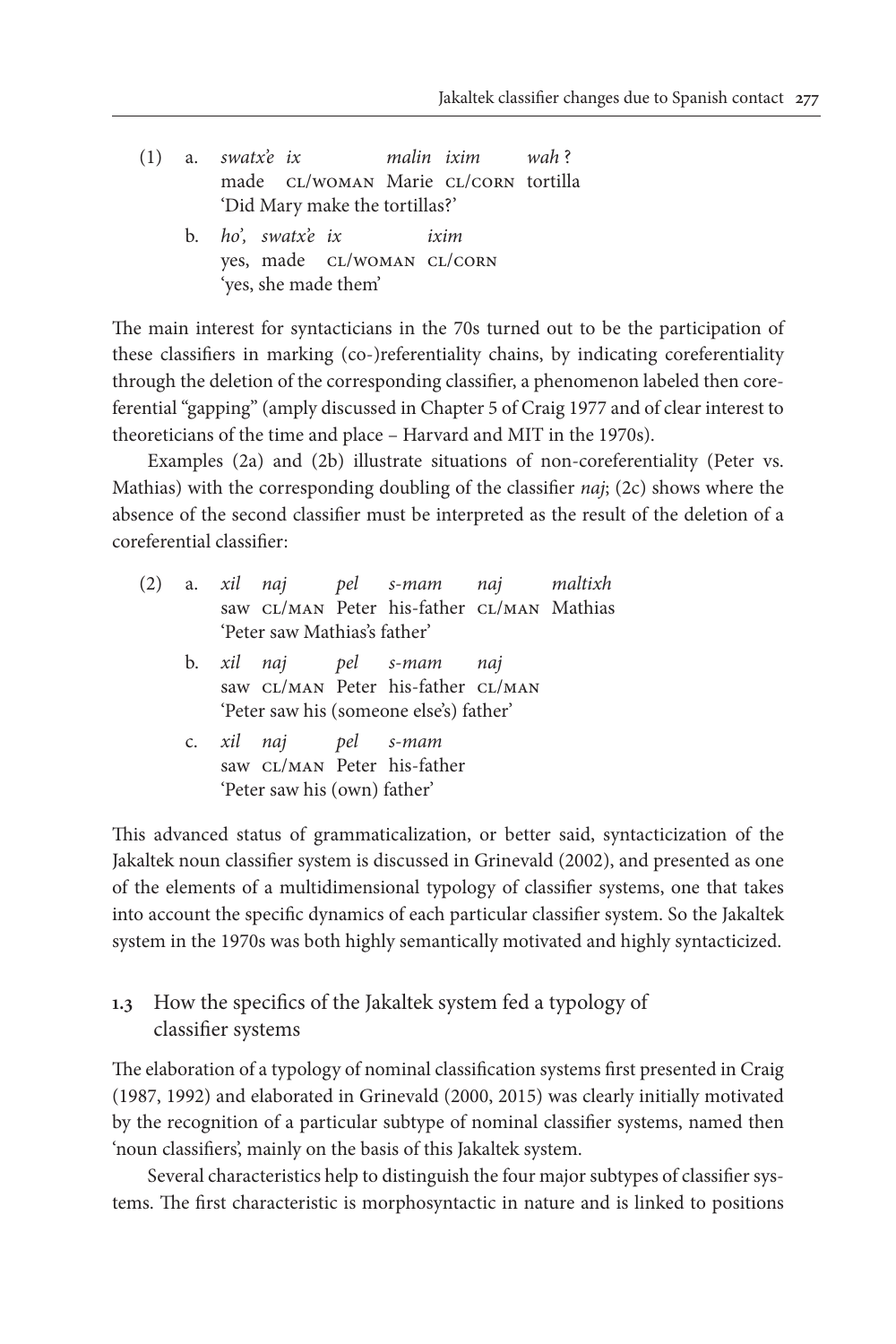of classifiers in relation to the host, and to host categories as well, yielding a contrast between genitival, numeral, noun, and verbal classifiers, as shown in Figure 1.

| $[poss+CL]$ | Numeral+CL | $CL+Noun$  | Verb-cL    |
|-------------|------------|------------|------------|
| genitival   | numeral    | поип       | verbal     |
| classifier  | classifier | classifier | classifier |

**Figure 1.** Major subsystems of nominal "classifiers" (after [Craig 1987](#page-22-1) and [Grinevald 2000\)](#page-23-0)

Secondly, some languages can have two such systems. For instance, Ponapean has both numeral and genitival systems [\(Rehg 1981\)](#page-24-0), and Akatek Maya has both noun and numeral systems [\(Zavala 2000](#page-24-1)).

The third characteristic is semantic and functional in nature, and consists of a correlation between three of the major morphosyntactic types of classifiers presented in Figure 1 (genitival, numeral, and noun) and distinct semantic categories. It links numeral classifiers with physical properties (as in 1D/2D/3D), noun classifiers with basic nature and material properties (as in animal, wood, rock/metal, water, etc.), and genitival classifiers with functional properties (food, clothing, transport), as given in Table 1.4

**Table 1.** Different semantic profiles for different types of classifiers

```
numeral classifiers = physical categories
     one-long rigid canoe
     two-LONG RIGID pencils; three-ROUND oranges;
     four-flat flexible blankets
genitival classifiers = functional categories
     my-transport canoe
     your-TRANSPORT bicycle; his EDIBLE fish;
     his-DRINKABLE potion
noun classifiers = material/essence categories
     a plant canoe
     a plant house, a rock cave; an animal deer
```
The new data on Jakaltek Popti' therefore offered a convincing case of classification based principally on the material or essence of the item classified, through a process of de-semanticization of generic nouns of objects used as lexical sources into classifiers of material. However, this classification had limitations, which will be described in the next section.

**<sup>.</sup>**  Verbal classifiers are not included because their categorization domain depends on the characteristics of their lexical sources (nouns or verbs) and they follow any one of the patterns outlined in Table 1.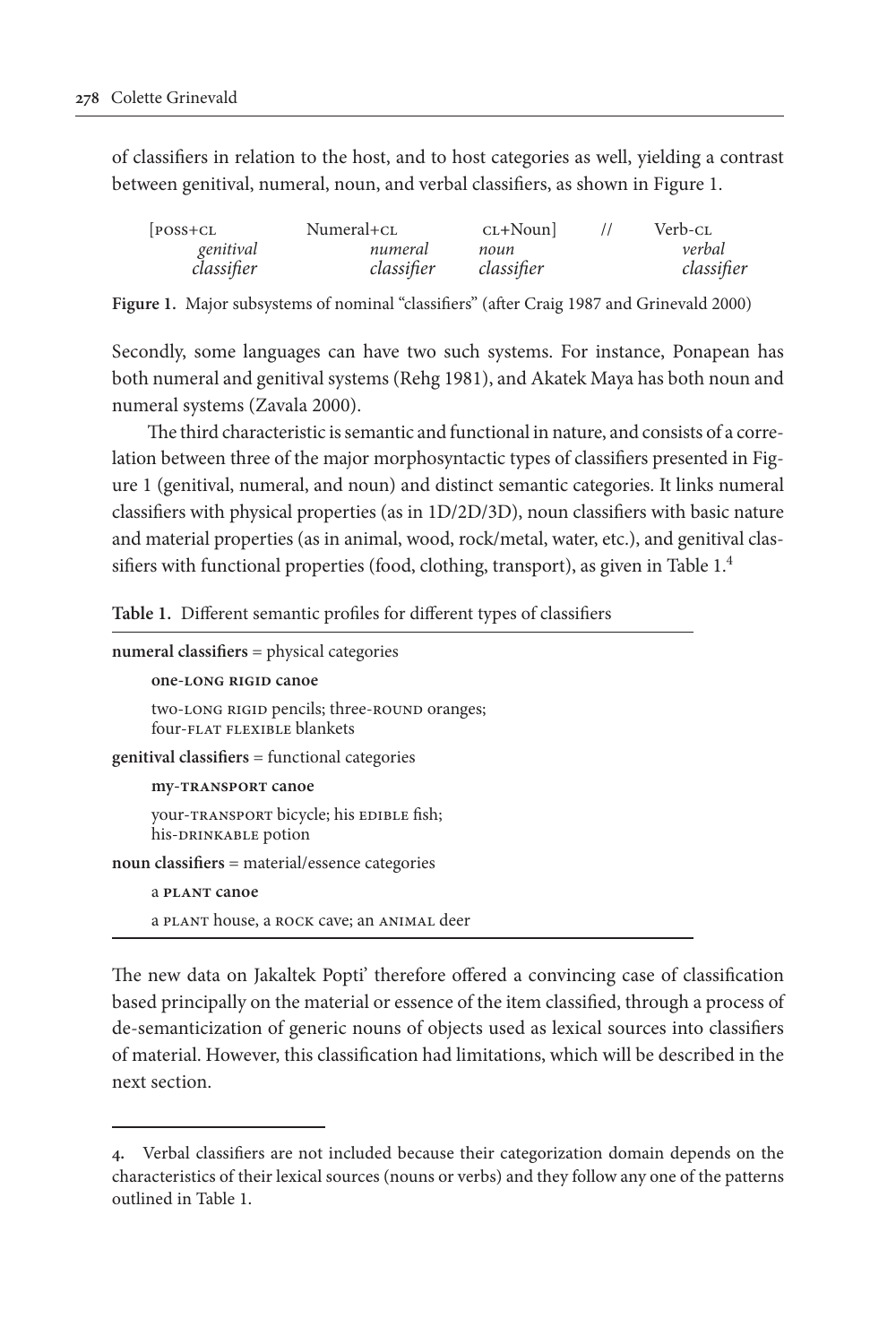## **2. A frozen system in the 1970s, that had been more open at colonization time**

While the noun classification system of Jakaltek was highly motivated, it was, at the same time, clearly excluding an increasing number of items of daily use. It only applied to the classification of known objects produced locally (with some exceptions to be considered later). In the 1970s this constraint on classification actually produced the impression of a frozen system unable to cope with modern items recently introduced into daily culture. This situation, to be described next, of a 'frozen' system will later be contrasted with the apparently more open and adaptable system of centuries before, at the time of the initial encounter between Jakaltek and colonial Spanish.

## **2.1**  Constraints on the classification schema in the 1970s

It seemed then that the conditions for classification were that the objects classified be accessible to various senses, for instance that they be touchable and controllable. This accounted for the exclusion from classification of natural phenomena such as the sun and the moon (actually classified as deities in the other subsystem of classifiers), or wind (classified as man). Ashes and swept garbage were not classified either. An important constraint on classification was that the object be part of the traditional way of life, made with familiar material, and using a known mode of fabrication.

New products of unknown material resisted classification, such as foreign drinks (beer and Coca Cola) and plastic objects (shoes, plates, cups, buckets, rain covers, etc.), although they had all become readily available in the market. The rationale for leaving these items unclassified was clearly articulated by speakers. For instance, traditional speakers could give a reason why beer could not be classified: they would say that it was because they did not know its material of origin nor the process by which it was produced. Even when the author presented pictures of fields of hops and breweries and suggested that beer could be classified as PLANT, their standard answer was simply *saber* 'who knows!'.

By the mid-seventies the local market was in fact more and more invaded by a growing number of types of goods brought in from the big town of Huehuetenango, once trucks could reach the town of Jacaltenango through a new road. The effect on the language was that a growing number of nouns designating those new objects added to the list of unclassified items. On the other hand, this definite resistance to incorporation into the classifier system for items made, by and large, of plastic material clearly contrasted with the way all the new products made of metal or glass (like airplanes, cars, buses, TVs, eye glasses, flashlights, etc.) could, for their part, easily be incorporated into the classifier system, into the rock category, as will be discussed below in Section 2.2.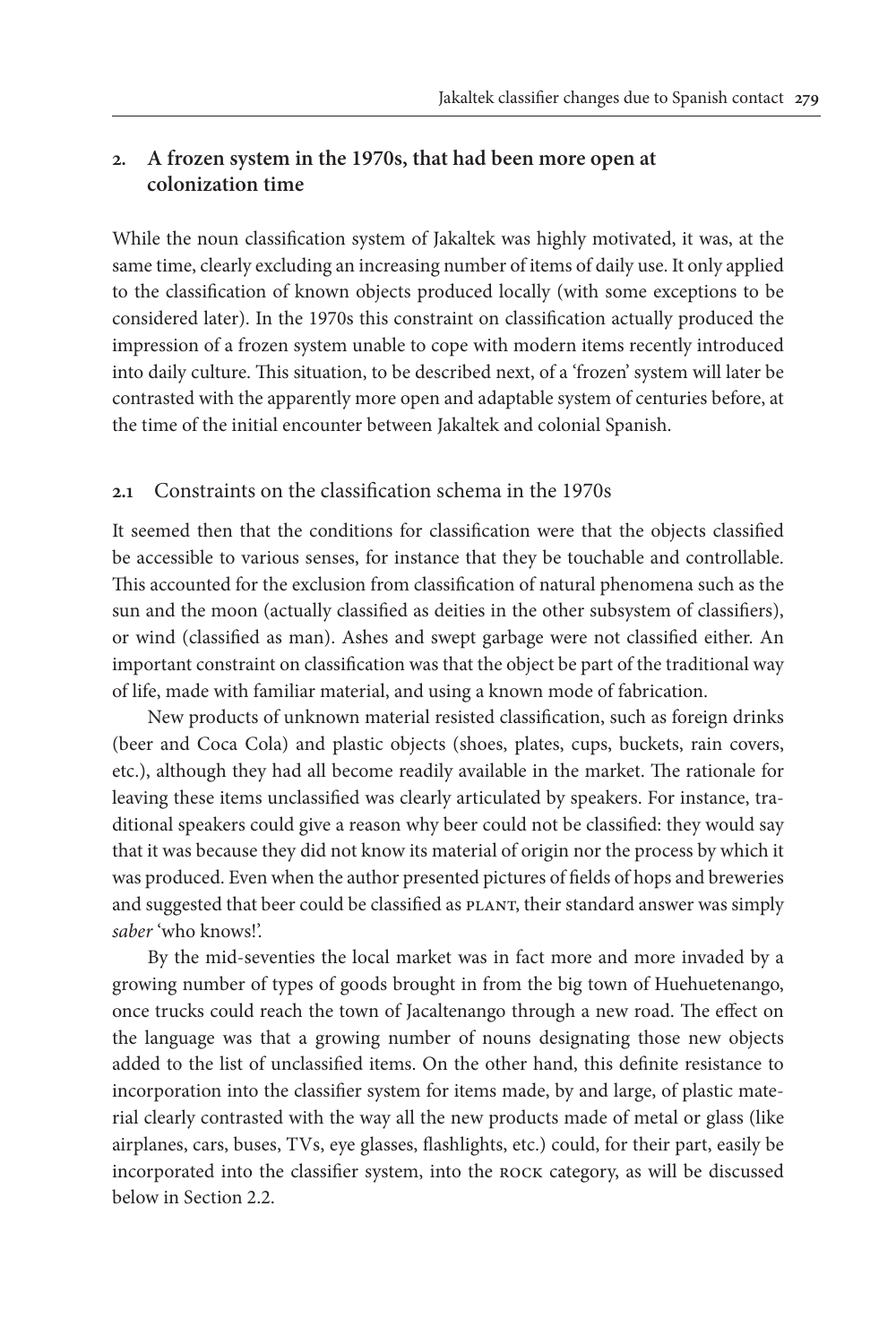It is worth noting here the impact of the non-classification of many by-thenfamiliar objects on the functioning of the grammar, since it automatically led to the corresponding absence of anaphoric forms used for reference tracking in discourse. Although this situation seemed to be tolerated at that time, this drastic increase in the number of unclassified items was finally perceived by 2000 as a problem to be solved (as discussed in Section 4.2), particularly in the face of the regularity of pronoun use in the dominant Spanish language.

When objects made of unknown or non-traditional materials remained unclassified, their actual material could be specified in the N2 of an N1-N2 noun compound (see Table 2), although only when it was felt pragmatically necessary to do so. Items could therefore be mentioned in one of two constructions, either in a prenominal classifier construction for traditional materials, or in a noun compounding with a postnominal mention of the non-traditional material, as illustrated in the contrasting constructions in (3) below:5

| (3) | a. No'               | cheh      | VS. |  | a', cheh te' |                            |
|-----|----------------------|-----------|-----|--|--------------|----------------------------|
|     | CL/ANIMAL horse      |           |     |  | horse plant  |                            |
|     | 'a/the horse'        |           |     |  |              | 'a/the wooden (toy) horse' |
|     | b. $No^{\prime}$     | $sapato*$ | VS. |  |              | b'. sapato* plastiko*      |
|     | CL/ANIMAL shoe       |           |     |  |              | shoe plastic               |
|     | 'a/the leather shoe' |           |     |  |              | 'a/the plastic shoe'       |

It is worth noting here that the non-classification of the plastic shoe was not due to the fact that it was named through borrowed nouns, as both *sapato* and *plastiko* are clear borrowings (hence marked \*) from Spanish *zapato* and *plástico*, respectively.

#### **2.2** Earlier adaptability of the system in colonial times

Some information about the classifier system in colonial times, about 500 years earlier, can be extrapolated from the data collected in the 20th century by studying the treatment of Spanish loanwords for new cultural items brought in by the Spaniards. In the face of the drastic cultural changes that accompanied the process of Spanish colonization, the evidence suggests that these much-needed loanwords were absorbed into the classifier system. This inclusion points to the state of relative openness and adaptability of the system at that time, in contrast to the frozen state of the system, described above, that was encountered in the 1970s.

It is specifically this process of adaptation of Spanish loanwords to the constraints of Jakaltek phonology that helps date those loanwords to previous centuries, since

**<sup>.</sup>**  All borrowings from Spanish are marked with \* for easy identification, in anticipation of the discussion of how the classifier system has handled loanwords through time.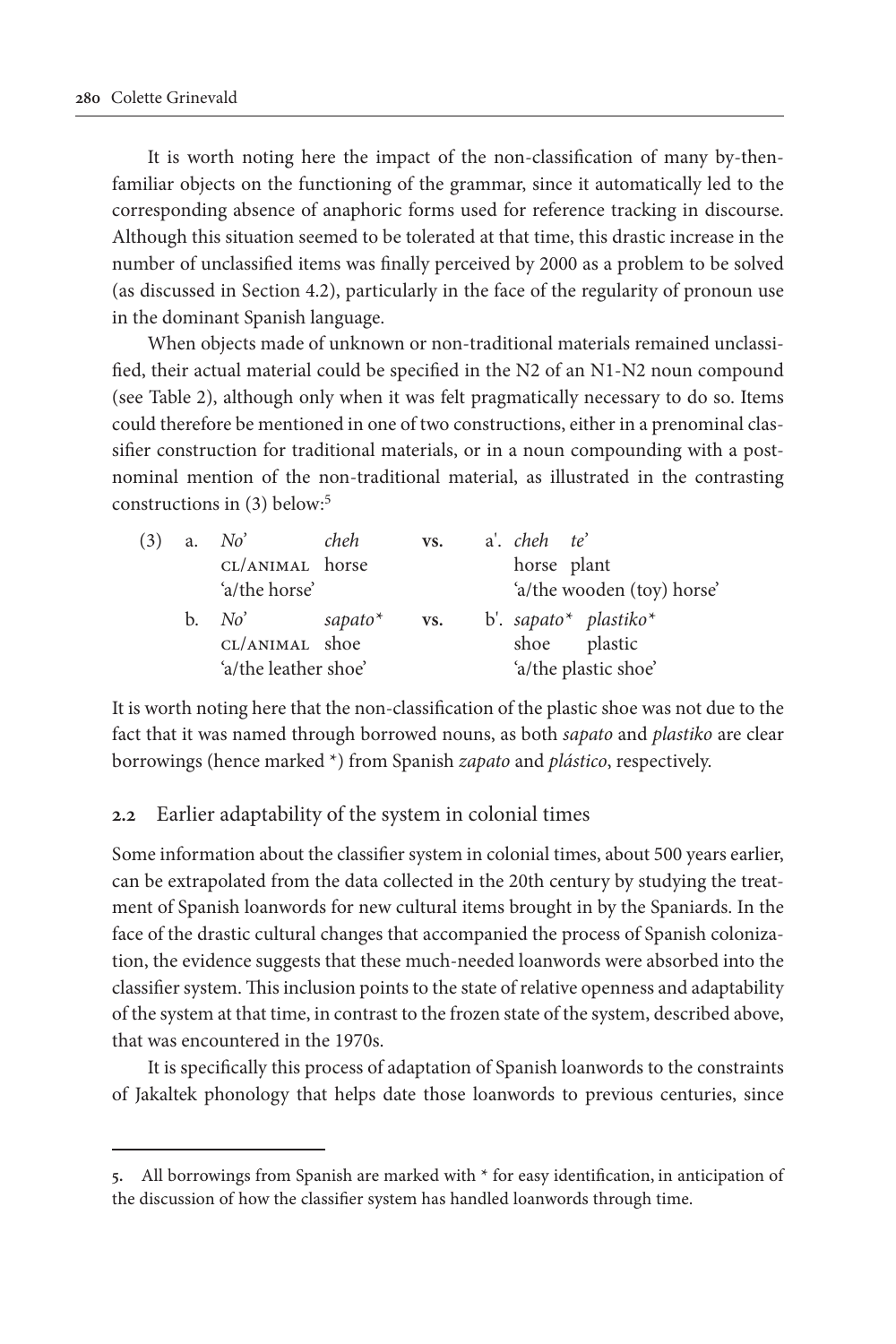more recent loanwords have not undergone such adaptation, resulting in a further extension of the phonological inventory of the language. As shown in the examples below, characteristics of this early adaptation of Spanish loanwords include the simplification of consonant clusters, either through simplification to a single consonant or through the creation of an additional open syllable and the replacement of r with l, as illustrated in (4):

(4) Early borrowing from Spanish

|  | a. <i>clavo</i> | $\geq$        | $lawuxh^*$ 'nail'                             |  |
|--|-----------------|---------------|-----------------------------------------------|--|
|  | b. <i>plato</i> | $\geq$        | <i>pulato</i> <sup>*</sup> blate <sup>'</sup> |  |
|  | c. carnero      | $\rightarrow$ | kanelu <sup>*</sup> 'sheep'                   |  |

Spanish borrowings could then be assigned to classes, like 'sheep' to CL/ANIMAL. Most interesting is that new items made of new materials such as metal or glass were absorbed into the classification system through the extension of the class headed by the classifier *ch'en*, repeater classifier of the lexical source *ch'en* 'rock', until then reserved for rocks and objects strictly made of rock (like the traditional rock instruments to grind corn, for instance). This classifier had actually already undergone a process of de-semanticization from rock material to materials with a rock-like hard and cold consistency (as in the contrast CL/WATER rain but CL/ROCK hail). This allowed for the extension of the class to metal and glass objects (as in CL/ROCK guns, nails, glass, pitcher). It is this early class extension that permitted, as documented in the 1970s, the incorporation of modern items made of metal and glass into the system, already mentioned above, such as modes of transportation (car, bus, airplane, etc.) and items of modern technology (camera, tape recorder, television, computer, etc.). In a parallel way, the class of corn and corn-made foods, the principle staple of the Mayan culture, was extended in colonial times to incorporate the newly introduced wheat items, creating a larger class of cereal and cereal-based foods.

#### **3. Extensive changes in the system by 2000**

After a gap of more than twenty years, new fieldwork took place in the summers of 2001 and 2002 that revealed extensive changes in the functioning of this classifier system. It is interesting to note that this fieldwork had originally been planned for a cognitive linguistics experimental project meant to study the potential impact of classifier systems on categorization tasks, along the lines of the experimental work by [Lucy \(1996](#page-23-8)), much discussed back then, comparing results of categorization tasks by English speakers with those of Yukatek Maya speakers with a numeral classifier system.

Although much data came out of this new fieldwork in Jacaltenango, nothing was ever written or published about the cognitive linguistic aspect of the experiment, in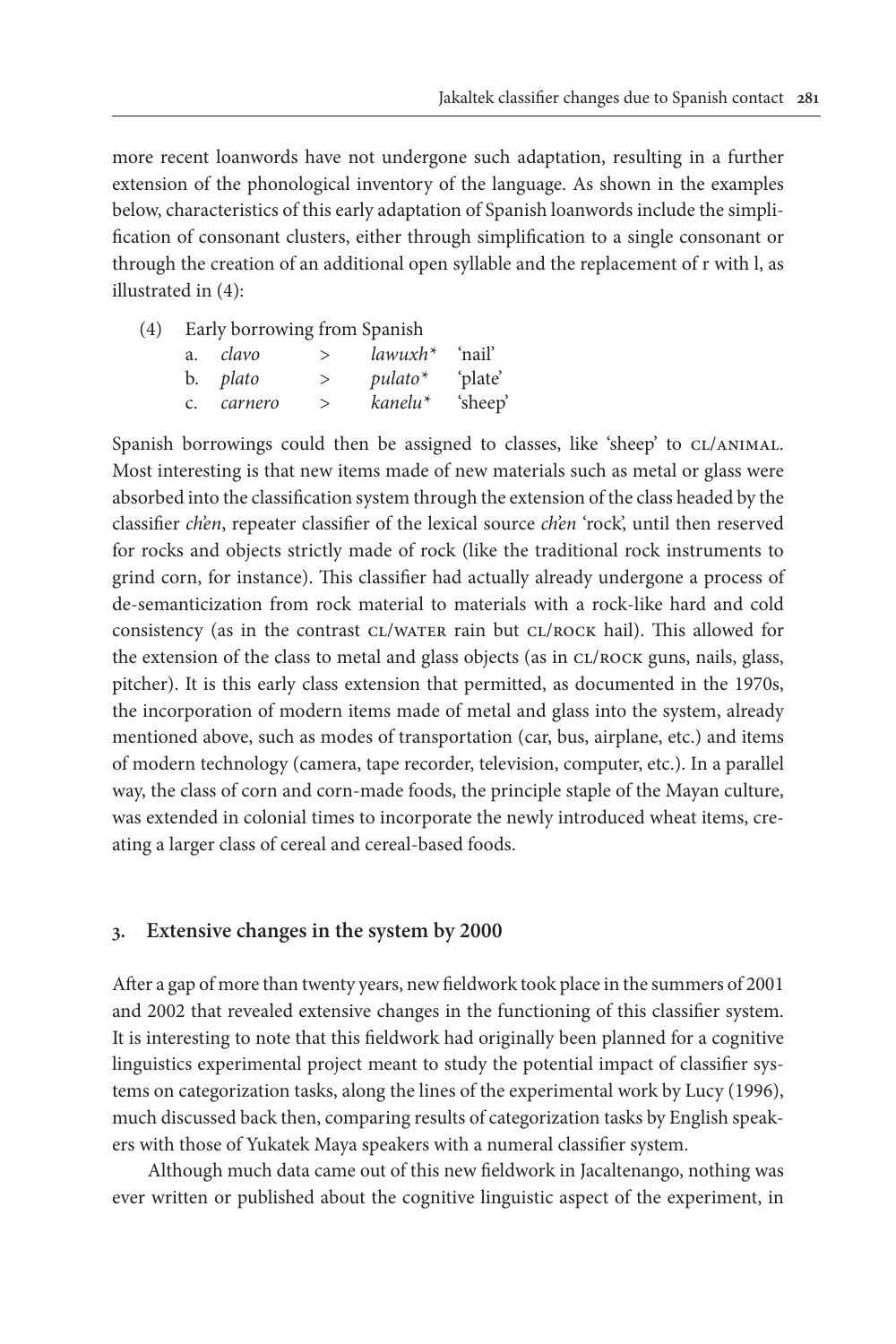great part because the situation at hand seemed to be in a state of too much flux to arrive at any conclusion in that domain. The most unexpected and striking result of this fieldwork turned out to be finding evidence of a major change in the functioning of the Jakaltek noun classifier system. And as it were, this change in itself voided much of the validity of the experiments which had been designed for the system as it functioned in the 1970s, when the language was still vital (or widely spoken). This section will account for the impressive state of variation and innovation in the system discovered then, through which essential aspects were being restructured.

#### **3.1**  Data collection

The first summer of new fieldwork was dedicated to applying the type of experimental kit used by [Lucy \(1996\)](#page-23-8), consisting of triads of objects matched by shape or by material, and asking speakers to indicate which two objects "went together". After it became evident that the language had developed new rules for assigning classifiers, with much variation for certain items and across speakers, the following summer was dedicated to eliciting new data focusing on the use of noun classifiers with different types of objects. In both summers, the stimuli used were real objects, some collected in homes, some bought in the local market, and others brought in from out of town where they had been purchased in tourist shops.

With the specific goal of studying the new uses of these classifiers, the objects were chosen on the basis of two criteria: their materials and the degree of expected familiarity the speakers would have with them. In terms of materials, the set contained objects made traditionally and locally, either with raw basic materials (such as wooden spoons, clay pots, etc.) or manufactured from derived materials (such as cloth, leather, woolen objects, etc.). In terms of familiarity of the objects, a criterion clearly important in the categorization scheme, three sets of objects were organized according to the following categories: (i) traditionally locally produced (leather sandal, straw hat, glass necklace, clay plates); (ii) relatively new and of non-traditional material but now readily available and widely used (plastic shoes, sneakers, plastic and metal plates, plastic and metal flashlights); and (iii) relatively to completely foreign, from tourist markets, of identifiable use but relatively unfamiliar (woolen hat, cloth cap, seed bead necklace, leather or woolen purse).

The 34 speakers tested had different levels of language dominance (in either Spanish or Jakaltek Popti') and different levels of education (from fluent bilingual school teachers and members of the language academy to Jakaltek-dominant housewives and peasants), as well as different provenance (from town or from more or less isolated and traditional hamlets). They were also of different age groups (from three generations, with traditional speakers in their seventies and semi-speakers in their twenties). It is worth noting that all the data collection activities were cast, for the first time, as an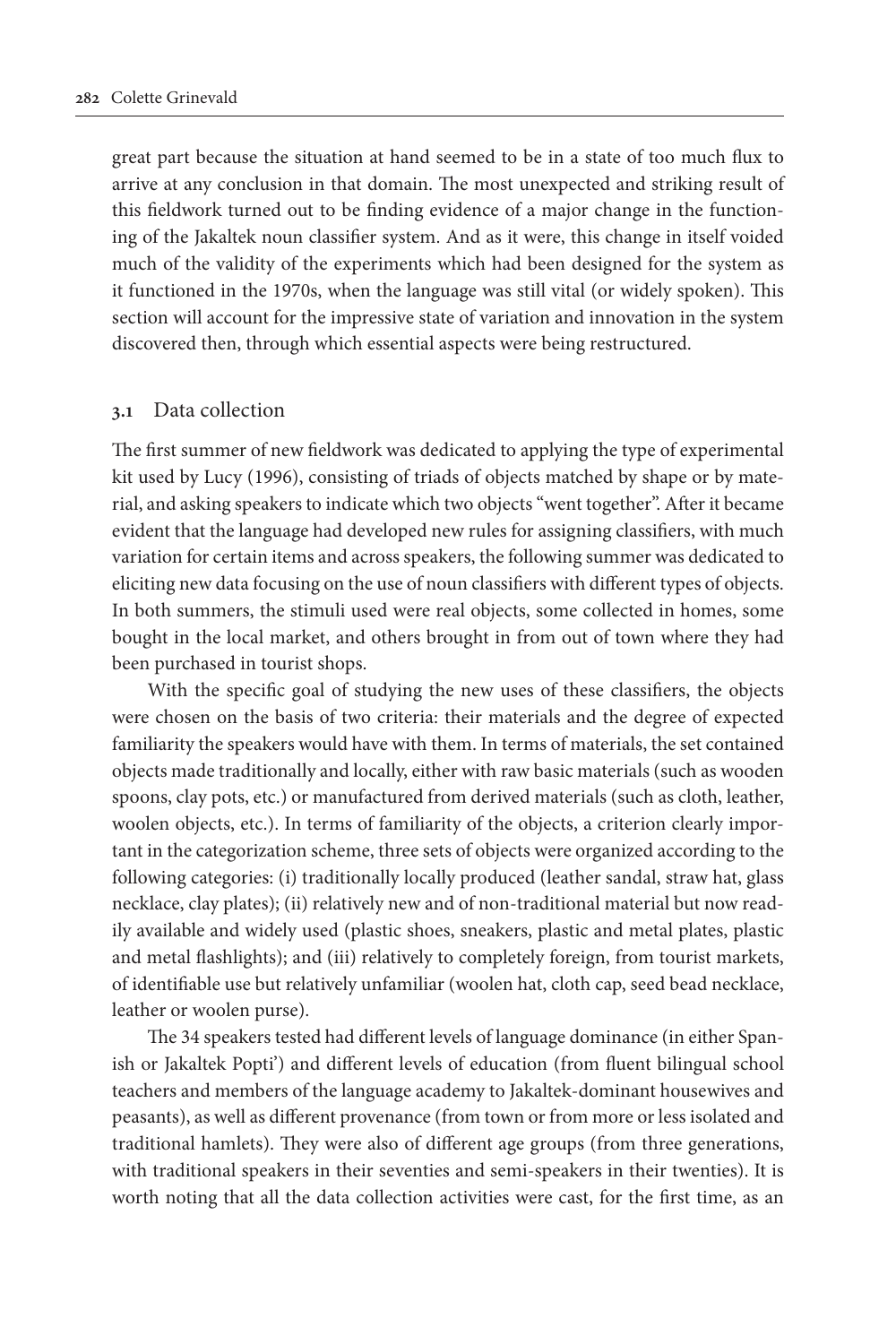official activity of the new Jakaltek Language Academy, which provided research assistants who helped to locate subjects and to explain the tasks in the language and collect the data. These assistants later discussed the collected data with the two linguists involved: the present author and Roberto Zavala from the CIESAS-Sureste Mexican research institute, himself a specialist of neighboring Q'anjob'alan Akateko.

## **3.2** Types of changes observed

The richness of the data that were collected revealed many types of changes, in the midst of extreme variation of responses among speakers. The data revealed a multiplicity of possible structures, the co-existence of various types of class extension, and the invention of new classifiers.<sup>6</sup>

## **3.2.1**  *Changes pertaining to non-traditional materials*

Unlike what was said of the situation in the 1970s, semantically motivated classification appeared for objects made of non-traditional but identifiable materials, such as the new glasses and plates shown in Table 2. In contrast to traditional pottery (a), rare wooden glasses/plates (mostly for decoration) appeared with an unusual CL/PLANT (b), while the omnipresent plastic ones found in the market still resisted classification, but were more systematically accompanied by the specification of their material through noun compounding as shown in (c) of Table 2.

## **Table 2.** Variation in the expression of different kinds of glasses/plates

| a. | CL.<br>chen<br><b>CL/ROCK</b> | N1 (object)<br>vaso/pulato*<br>glass/plate | N <sub>2</sub> (material) |
|----|-------------------------------|--------------------------------------------|---------------------------|
| b. | te.<br>CL/PLANT               | $vaso/pulator*$<br>glass/plate             |                           |
| C. |                               | $vaso/pulator*$<br>glass/plate             | $plastiko^*$<br>plastic   |

## **3.2.2** *Regularized use of postnominal mention of non-traditional material*

A more widespread and systematic use of an N2 in compound structures was observed for non-traditional or even unknown materials (whether of familiar or non-familiar objects). The inventory of such N2s for materials was also much larger than before, and included a variety of Spanish loanwords (marked \*) for the various types of plastic of different consistency, as shown in Table 3.

**<sup>.</sup>**  [Grinevald \(2009](#page-23-9)) has been the only presentation of this analysis of the changes.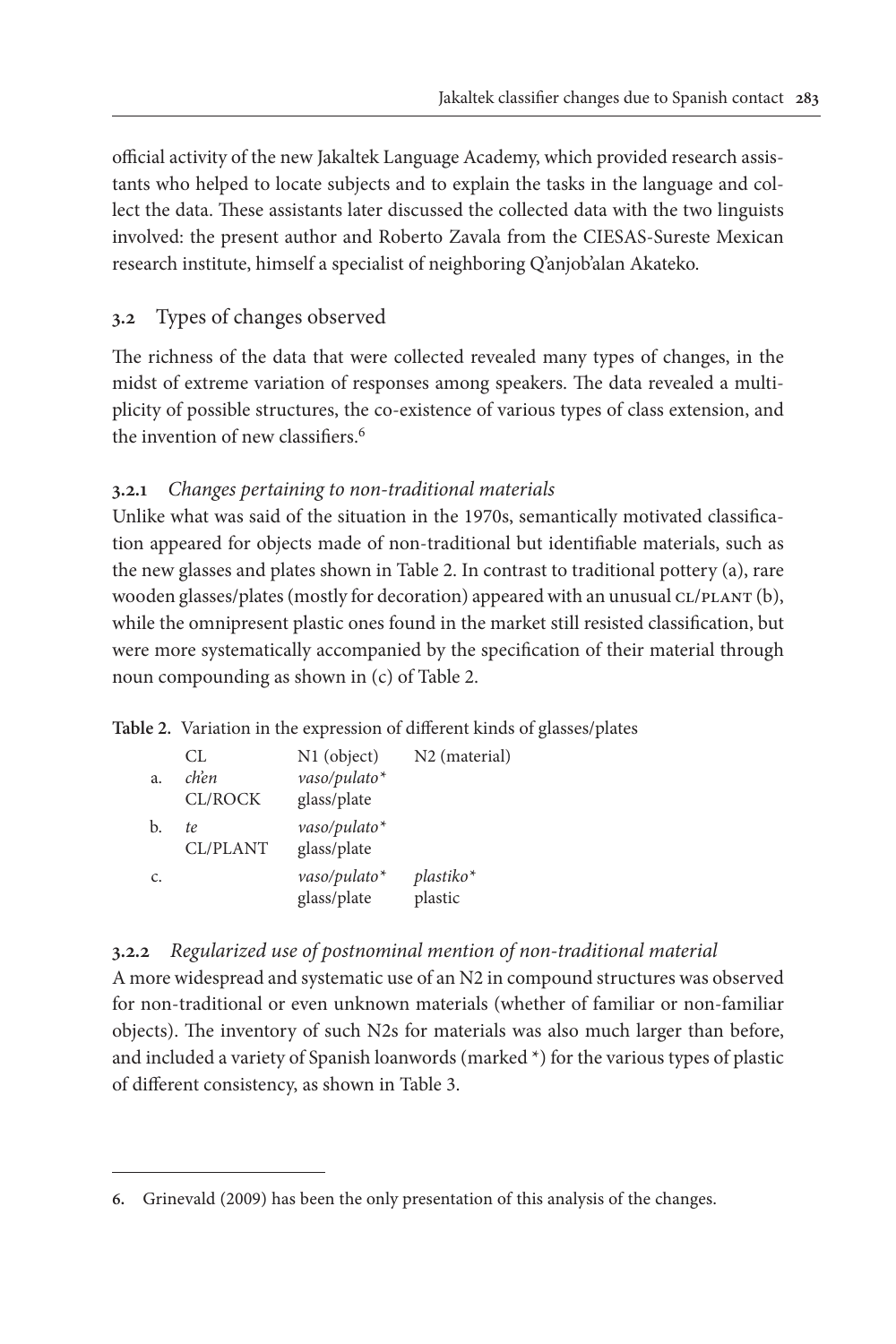|                 | [N1 object]           | N <sub>2</sub> material |                       |
|-----------------|-----------------------|-------------------------|-----------------------|
| a.              | uwe<br>necklace       | te'<br>wood             | 'seed necklace'       |
| b.              | <i>hokwi'e</i><br>hat | qape<br>cloth           | 'cloth hat'           |
| $\mathcal{C}$ . | $kaxha*$<br>hox       | tz'um                   | leather 'leather box' |

**Table 3.** Construction with regularized N2 material

For instance, as shown in Table 4, different kinds of bags, all clearly non-traditional, were named with a specification of their material using the appropriate N2.

**Table 4.** Different kinds of bags

|    | [N1 object] | N <sub>2</sub> material |               |
|----|-------------|-------------------------|---------------|
| a. | tx'uy       | hum                     |               |
|    | bag         | paper                   | 'paper bag'   |
| b. | tx'uy       | nailo*                  |               |
|    | bag         | plastic                 | 'plastic bag' |
| c. | tx'uy       | q`ap                    |               |
|    | bag         | cloth                   | 'cloth bag'   |

It is worth noting that the language had nouns for the different materials used for these bags, such as words for paper, cloth, or plastic (the last one through a borrowing from Spanish). The point of interest here is that none of these material nouns had acquired the status of (pre-nominal) classifiers.

#### **3.2.3** *A new case of class extension for plastic objects*

In contrast to the 1970s, when plastic objects that had become more and more common in the daily life of the Jakalteks resisted being classified, by 2001 their classification was now openly discussed by members of the Jakaltek Language Academy who proposed one of two extensions. The more traditional (older) speakers wanted to use cl/plant *te'*, saying that some plastic-like objects were actually made of the kind of rubber that comes from trees, which they knew from having worked on rubber plantations. The others, the majority, were favorable to using cl/animal *no'*, on perceptual grounds, saying that plastic objects, when handled, felt like they were made of the skin of a snake. In addition, it seemed that the new assignment of classifiers for plastic objects was not systematic, but rather specific to certain objects, according to unexplained criteria. Some were quite regular and stable and others quite rare. Meanwhile, Academy members promoted the standardized use of CL/PLANT *te*', as exemplified in Table 5.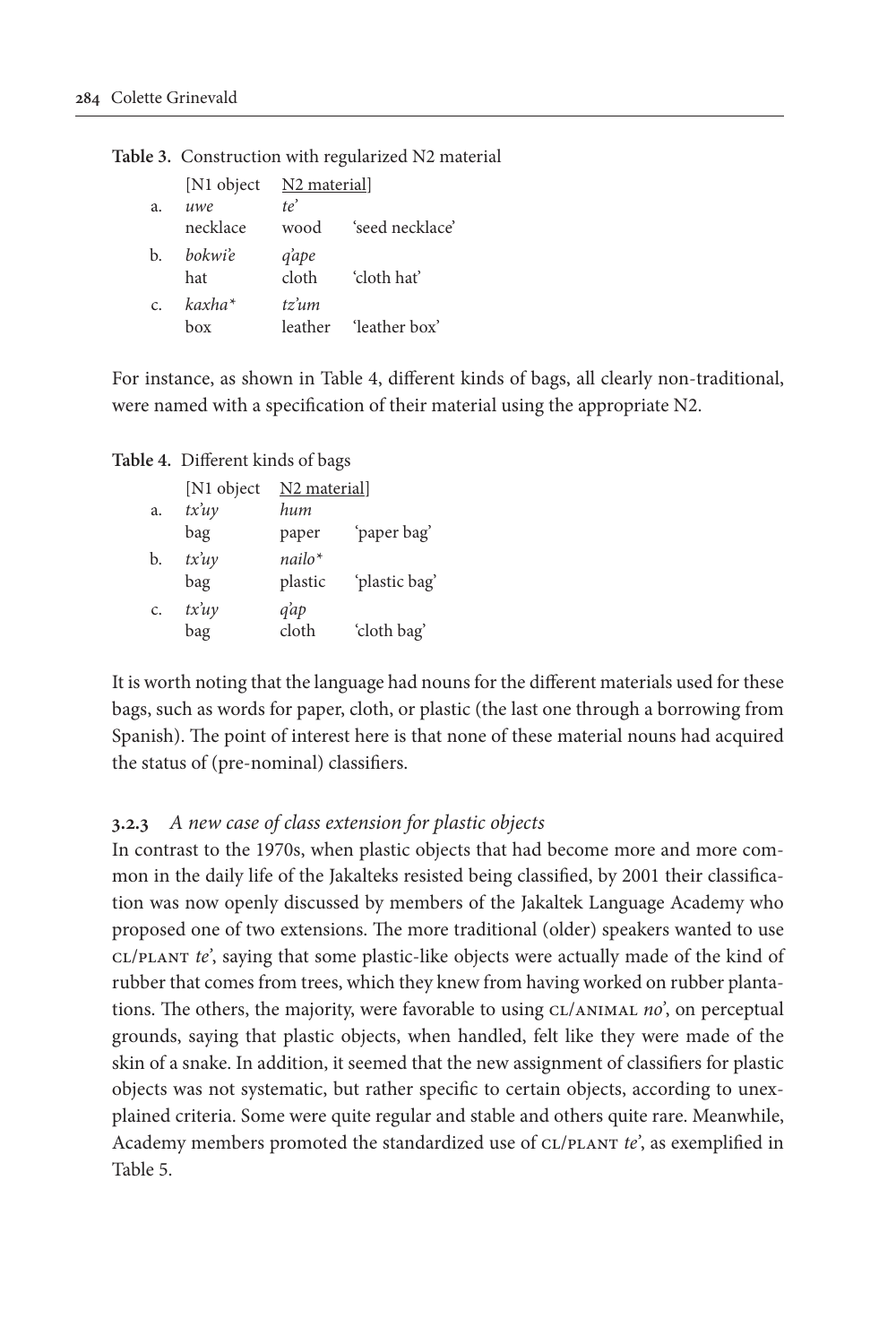| a.             | stable      | no<br>CL/ANIMAL      | $ula/uli'manguera*$<br>water hose                    |
|----------------|-------------|----------------------|------------------------------------------------------|
| b.             | rare        | $n_0$<br>CL/ANIMAL   | $linterna*$<br>flashlight                            |
| C <sub>1</sub> | <b>ALMG</b> | $t\rho'$<br>CL/PLANT | $uk'b'al/pak'/tx'uy/pulator*$<br>cup/spoon/bag/plate |

**Table 5.** Variation in the classification of plastic objects

**3.2.4** *Changes in the semantic motivation of existing classifiers*

Several cases of systematic class extensions for objects of everyday use, listed in Table 6, were noted as signs of profound change in the functioning of the system.

**Table 6.** Systematic extension of classifiers

- a. cl/animal for all shoes, to be called *no' xanhab'* 'shoe' whether traditional leather sandals or new types of shoes, either plastic shoes, boots, or modern sneakers of non-leather material
- b. cl/rock (already extended to glass) as in *ch'en vaso\* '*glass/cup' for all drinking containers, whether made of pottery, glass, metal, plastic, or even wood (touristic containers)
- c. cl/rock also for all dishware, called *ch'en munlab'al* 'dish' whether made of tin, glass, wood, or plastic

It is important to sense how this type of change seems to actually go beyond a simple extension of the domain of a classifier, and begins to look more like a change in the system itself, from semantically motivated categorization – even if extended from material to texture – to a grammaticalized European gender type of systematic class assignment of lexical nouns rather than of referent objects.

## **3.2.5** *Addition of new classifiers to the inventory*

In contrast to the situation of the clearly closed system of the 1970s, new pre-nominal classifiers had in fact appeared by 2001. They are from either native or borrowed source nouns (marked \*) and are used with varying frequency (common or rare) to classify products of different materials, as shown in Table 7.

**Table 7.** Appearance of new classifiers

| a. | for plastic objects |                               |            |                          |
|----|---------------------|-------------------------------|------------|--------------------------|
|    | common              | $kaucho*$                     | CL/RUBBER  | spoon, flashlight        |
|    |                     | bài                           | CL/BONE    | spoon, plate, flashlight |
|    | rare                | $nailo^*$                     | CL/NYLON   | bag                      |
|    |                     | plastiko*                     | CL/PLASTIC | spoon                    |
| b. |                     | for leather and paper objects |            |                          |
|    | rare                | tz'um                         | CL/LEATHER | money purse, box         |
|    |                     | hum                           | CL/PAPER   | bag                      |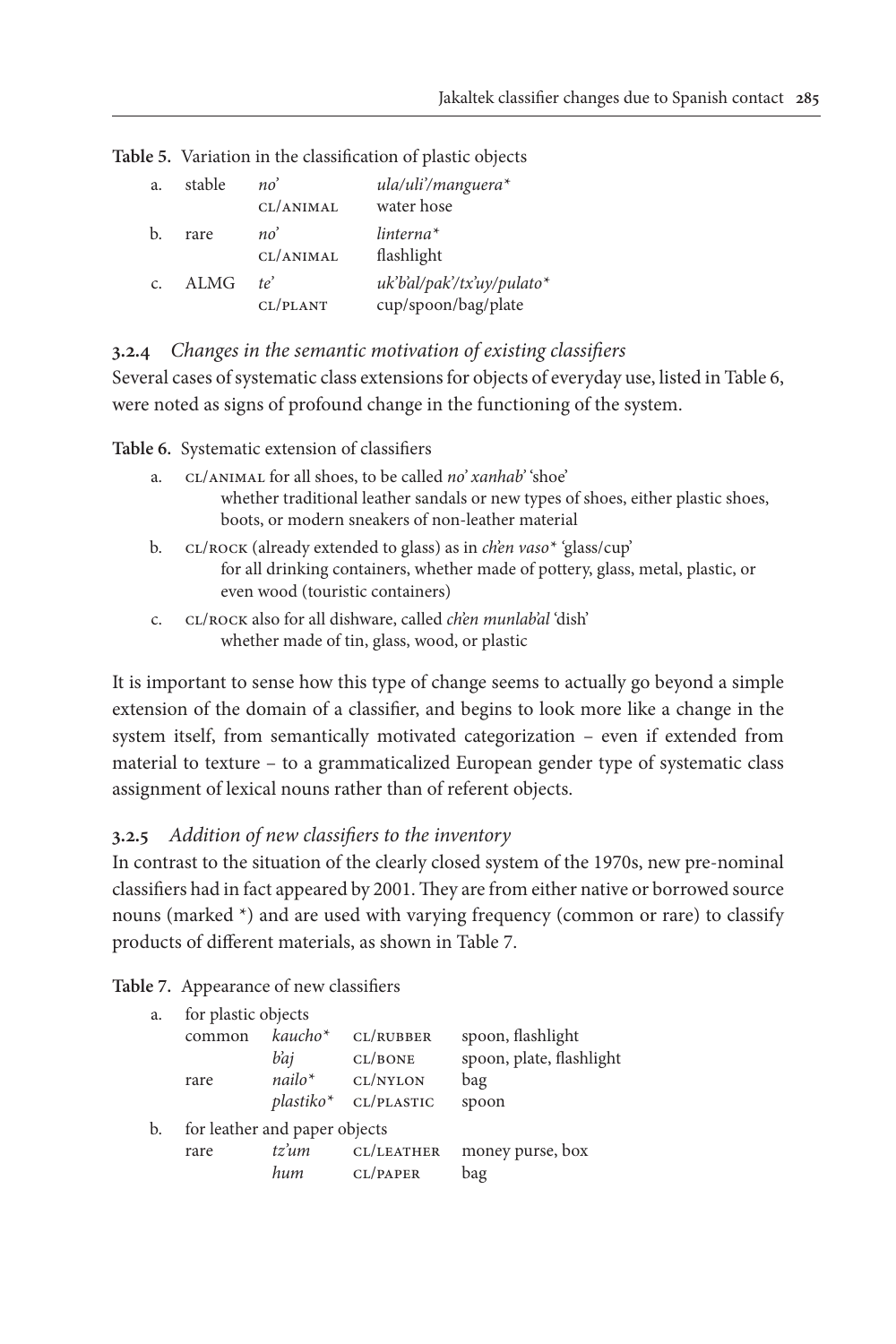Plastic objects could apparently be classified by 2001 but with much variation, using four different classifiers – three direct Spanish borrowings and one from a common native word. The classifiers for leather and paper are interesting in that they create new specific classifiers, where generics could have been used: CL/LEATHER and not generic cl/animal; cl/paper and not generic cl/plant, their specificity perhaps encoding the non-traditional nature of the material of such objects.

## **3.3** Conclusions on all the ongoing changes in the functioning of the system

The changes in the functioning of the system were documented through interactions with a variety of speakers and were strikingly multifaceted and extensive. The changes could be broken into various types such as: (i) a change in basic functioning, with new categorization principles; (ii) a change in the actual inventory of classifiers with the appearance of new ones; (iii) a difference in the treatment of different types of object, according to how familiar they were, so that new but now commonly used objects were categorized without regard to their material, in a lexicalized gender mode, while less commonly used objects (like different kinds of hats, traditional straw vs. wool/cloth hats) were just treated with post-nominal N2 nouns of material, with no attempt at integrating them into the classifier system; and (iv) for all the scenarios just listed, a great variation and flux in the responses of speakers (in terms of responses with/without classifiers, with/without the post-nominal material noun, and with both the same/ different categorizing item).

Compared to the situation documented in the 1970s, the system appeared to be in a state of extreme flux and variation, with some usages seemingly already well established and others occurring rarely. This situation, which was made explicit by the mere process of data collection, then led to animated group discussions in the course of more or less formal debriefing sessions. As will be taken up in the next section, this state of variation and innovation was in fact a serious preoccupation for some of the speakers, particularly those involved in language planning and revitalization.

#### **4. Discussion: Classifier systems and language contact**

This study, based on first-hand observations, elicitation, and discussion, demonstrates the kind of turmoil a classifier system can undergo, by outlining the profound changes in the functioning of the Jakaltek system of noun classifiers that caught the field linguist by surprise after two decades of absence. This section will first consider under what particular sociolinguistic conditions of language contact such changes were happening, situating them in the specific context of advanced language endangerment and language revitalization efforts. Finally, to take a cyclic and long-term view of the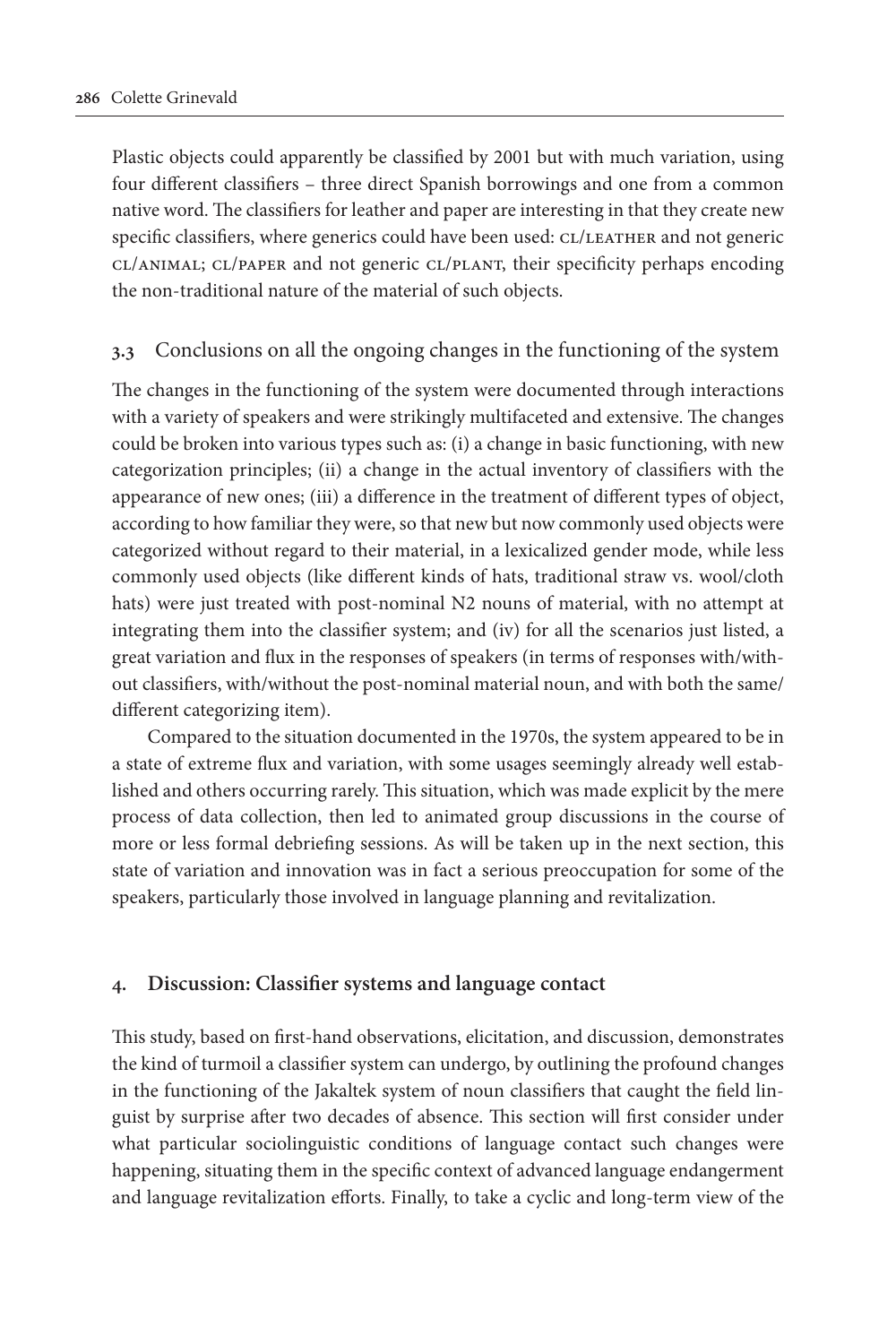evolution of this particular system and to complete the picture of an evolving system, so far only considered as far back as colonial time, a glimpse at its likely origins will be offered. This proposal will combine the established fact that the system is an innovation of the Q'anjob'alan branch of the Mayan languages with a recent hypothesis to account for its origin, most likely as a structural borrowing, this time from another indigenous language of Mesoamerica. The mention of this possible origin of the system is meant to underline the importance of always keeping in mind the potentially ever-changing dynamics characteristic of classifier systems, and to recast the history of the Jakaltek system into an earlier story of language contact.

## **4.1**  Variation and change in an endangered language environment

It is worth remembering that the extensive variation encountered in the functioning of the Jakaltek noun classifier system was captured through fieldwork that was meant to document this variation specifically. As already mentioned, the variables that accounted for this extensive variation included the types of speakers (traditional, older speakers versus younger semi-speakers, for instance), their level of formal education, their provenance (whether from the towns of Jacaltenango and Concepción, or from much smaller settlements, actually either more innovative or more conservative), and the level of familiarity of individuals with the object considered. This striking feature of extensive variation, going beyond the variation expected of oral tradition languages, is what [Dorian \(2010\)](#page-22-8) specifically suggests is a trait of endangered language situations. Such variation is also a theme running through the extensive writing by Mithun on fieldwork and data collection framed in the context of language obsolescence [\(Mithun 1990](#page-23-3), [2001,](#page-23-4) [2005,](#page-23-10) inter alia).

It is worth highlighting how this variation is only an intensification of the variation characteristic of semantically based classifier systems of oral tradition languages, with different inventories across dialects and localities, as actually shown for the noun classifier systems of the Q'anjob'alan languages by [Hopkins \(2012\)](#page-23-5). As shown in Table 8, here reduced to the second subsystem of classifiers of the inanimate world, variation was found in the total number of classifiers and the nature of the specific and unique classifiers prior to any consideration of advanced language endangerment.

As shown in Table 8, Jakaltek Popti' shared with all the other languages a classifier for trees and wood products, but extended this to all kinds of plants and herbs, while the other languages had a classifier specifically for plants and herbs. On the other hand, the language developed several specific classifiers for plant derived artifacts (one for cloth, one for thread, and one for rope items, made of cotton and of agave plants). Of relevance to the previous discussion of changes in the Jakaltek system, it is also worth noting that in the 1970s Chuj already had a classifier for sheet plastic, *nayleh*, formed from a borrowing from Spanish *nailon* (English 'nylon').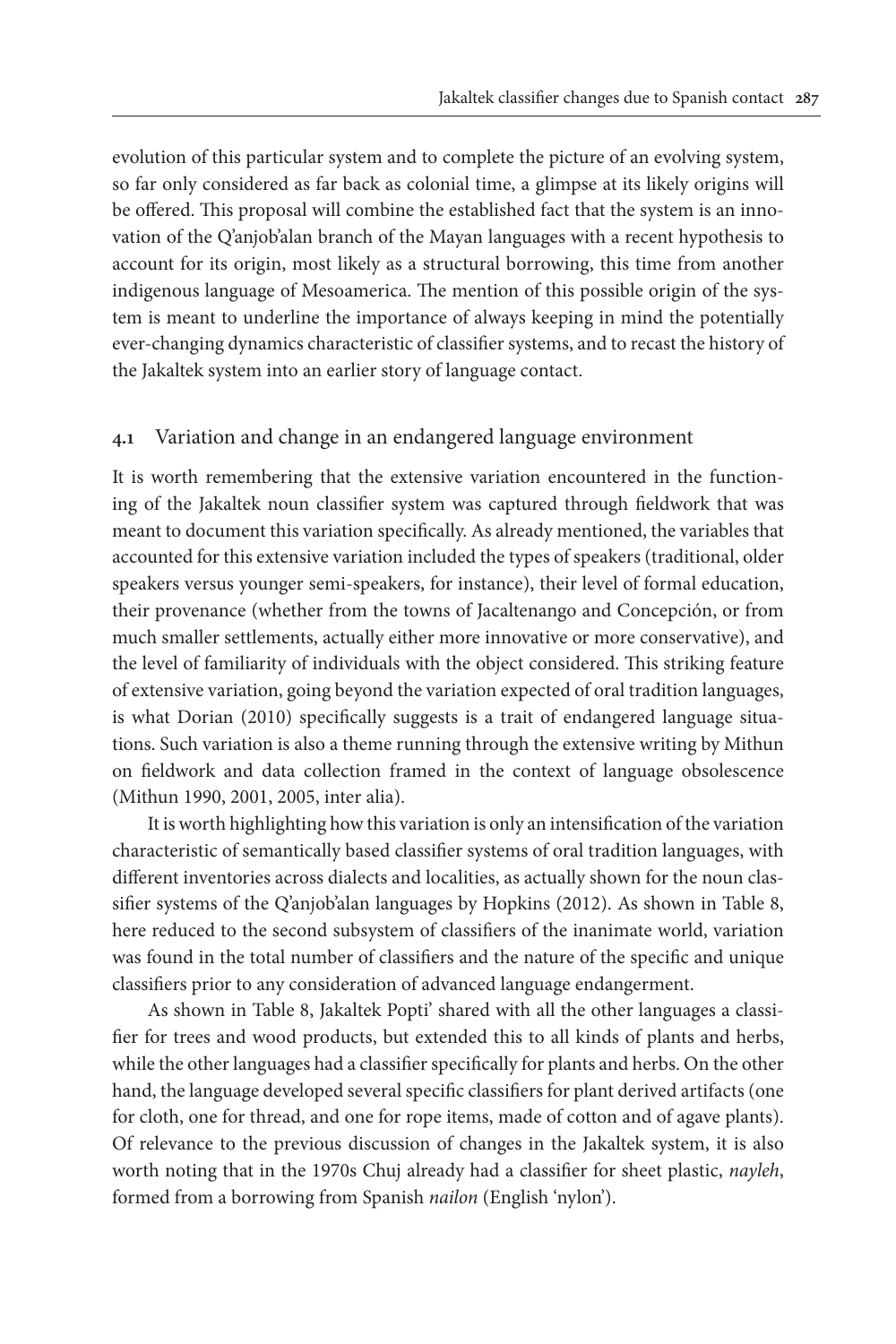| Popti'        | Q'anjob'al<br>(Martin) | Q'anjob'al<br>(Montejo) | Akateko       | Chuj           | Gloss          |
|---------------|------------------------|-------------------------|---------------|----------------|----------------|
| no'           | no'                    | no'                     | no'           | nok'           | ANIMAL         |
| te'           | te'                    | te'                     | te'           | te'            | WOOD, TREE     |
| 'ixim         | xim                    | (i)xim                  | 'ixim         | 'ixim          | MAIZE, GRAIN   |
| tx'anh        | tx'an                  | tx'an                   | ch'an         | chanh          | CORD, VINE     |
| $tx'$ ot $x'$ | $tx'$ ot $x'$          | $tx'$ ot $x'$           | $tx'$ ot $x'$ | lum            | <b>EARTH</b>   |
| chen          | chen                   | chen                    | chen          | ken            | <b>STONE</b>   |
| ha            | ha                     | ha                      | ha            | ha             | <b>WATER</b>   |
| qà            | qà                     | qà                      | qà            | -              | <b>FIRE</b>    |
| `atz`am       | -                      | tz'am                   | `atz`am       | `atz`am        | <b>SALT</b>    |
|               | 'nа                    | 'nа                     | 'nа           | `anh           | PLANT, HERB    |
| $q^2ap$       |                        |                         |               | kapak          | <b>CLOTH</b>   |
| $m$ etx'      |                        |                         |               |                | DOG            |
| tx'al         |                        |                         |               |                | THREAD         |
|               |                        | q'inal                  |               | <i>k</i> 'inal | RAIN           |
|               |                        |                         |               | yap'il         | <b>ILLNESS</b> |
|               |                        |                         |               | nayleh         | SHEET PLASTIC  |

**Table 8.** The noun classifiers (of natural classes only) of the Guatemalan Cuchumatanes (from [Hopkins 2012\)](#page-23-5)<sup>7</sup>

The key goal of the planned fieldwork was to capture the variation, specifically investigating how the speakers were verbally treating the new objects of their environment, and looking for how they incorporated them into the language, whether in the classification system or not. In fact, the discussions that followed the data collection sessions revealed in interesting ways a strong divergence in attitudes and ideologies among the participants, between traditionalists and modernists, including activists of both leanings.

## **4.2** An endangered Mayan language in the midst of revitalization efforts

Of all the countries of Latin America that still have important indigenous populations today, Guatemala stands out because of its impressive language planning efforts of the last decades. Interestingly, it is a country where foreign linguists have taken an early

**<sup>.</sup>**  The information can be found in [Craig \(1986](#page-22-0)) for Popti'; [Martin \(1977](#page-23-11)) and [Montejo &](#page-24-2)  [Pedro \(1996](#page-24-2)) for Q'anjob'al; Zavala (1989) for Akateko; [Hopkins \(1967\)](#page-23-12) for Chuj.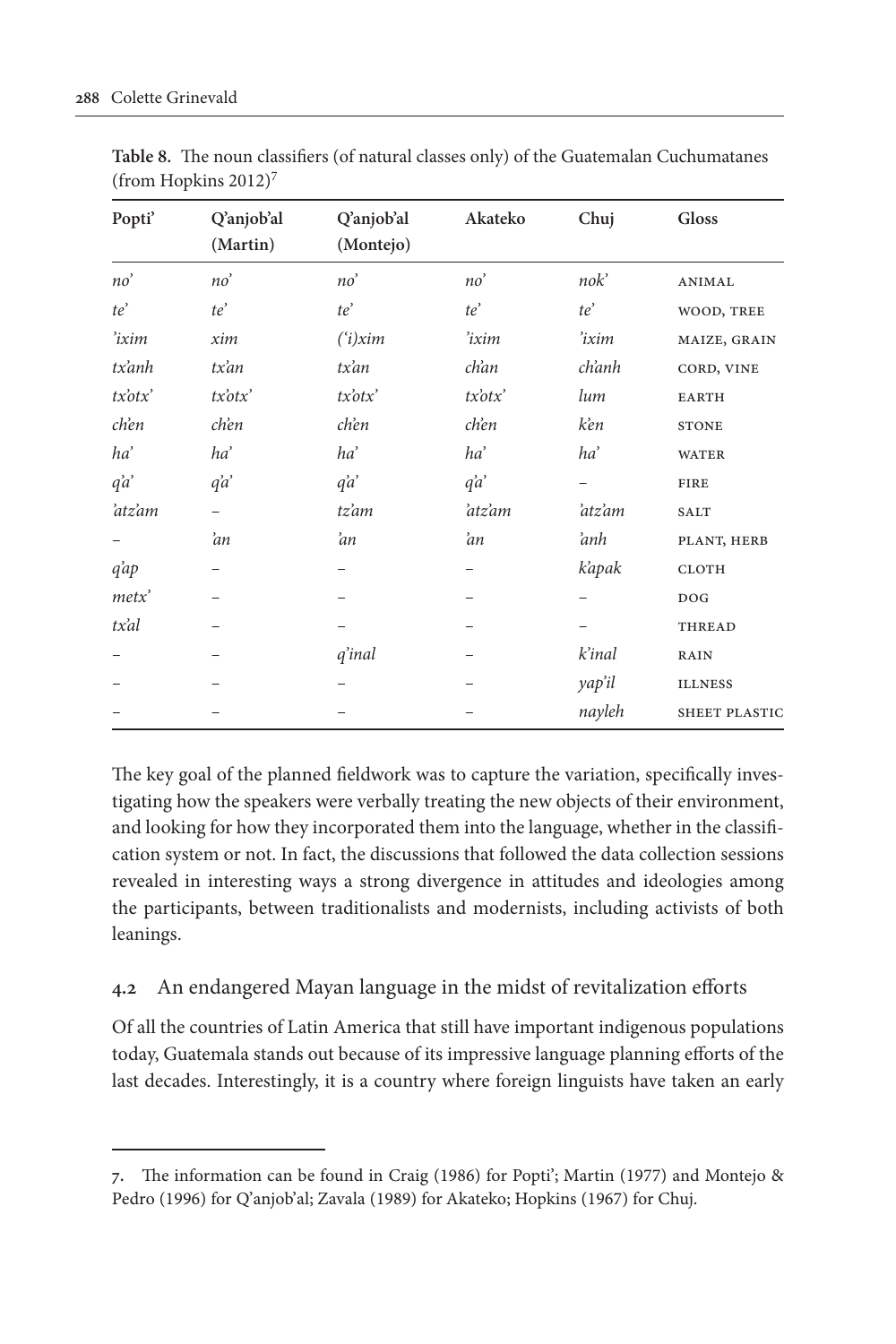part in actively promoting and accompanying some of the processes, in particular the training of native Mayan linguists ([England 1992a](#page-22-9) & b, [Grinevald 2002\)](#page-23-7). Among the Mayan languages of Guatemala, the Jakaltek Popti' language stands out as one of the smallest languages and, today, as one of the most endangered. It was also the last one to create its own branch of the Academy of Mayan Languages of Guatemala.

As already mentioned, the fieldwork sessions were specifically organized and run with the help of members of this local Academy; the final discussions about the collected data took place in the Academy meeting place itself. The members of the Academy participating in the discussions were obviously concerned about the need they felt for standardization. This meant simplification and normalization, as in assigning a classifier to every object noun, and making up new rules for these assignments. One of the concerns was that the absence of classifiers meant a corresponding absence of anaphoric pronouns. Hence, to maintain the functionality of the grammatical anaphoric system, the introduction of more and more new items used in daily life needed to be counteracted with some systematic classification. It was clear that this concern of the members of the academy was coming from pressure from the dominant Spanish language, taken as the model of a "better language", with its obligatory article and pronominal forms organizing the vocabulary through gender-marking.

These intense discussions on the new usages of classifiers are not echoed, however, in the various publications on the Jakaltek Popti' language produced by the local academy (Comunidad Lingüística Jakalteka) through the Academia de Lenguas Mayas [\(ALMG 2001a](#page-22-10), [b](#page-22-11), [c\)](#page-22-12) nor by other language activists (such as Mendez Cruz 1997, or even in his subsequent writings), even when they specifically address issues of modernization and standardization of the language in support of educational programs in Jacaltenango. Neither is this topic of a renewed classifier system discussed in the 2007 first edition of "Gramática Normativa Popti'" ([Delgado Rojas et al. 2007\)](#page-22-13). What is necessary now is of course to return to the field in order to observe whether and how the dust has settled, to again compare how speakers are coping today with the new items of modern times and how the issue is handled in official discourse and writings. Finally, one could look into the extent to which this official discourse is echoed in the teaching and learning of the language through bilingual school programs.

## **4.2** Epilogue on cycles of classifier systems and language contact

Classifier systems are known to be lexico-grammatical systems of much plasticity, which can provide snapshots of certain moments in the cultural development of a people, as long as they maintain enough semantic motivation. Classifier systems are born at certain times and places, some emerging language-internally from other source constructions available in the language, others borrowed as a result of language contact through a process of structural rather than lexical borrowing. Hence the areal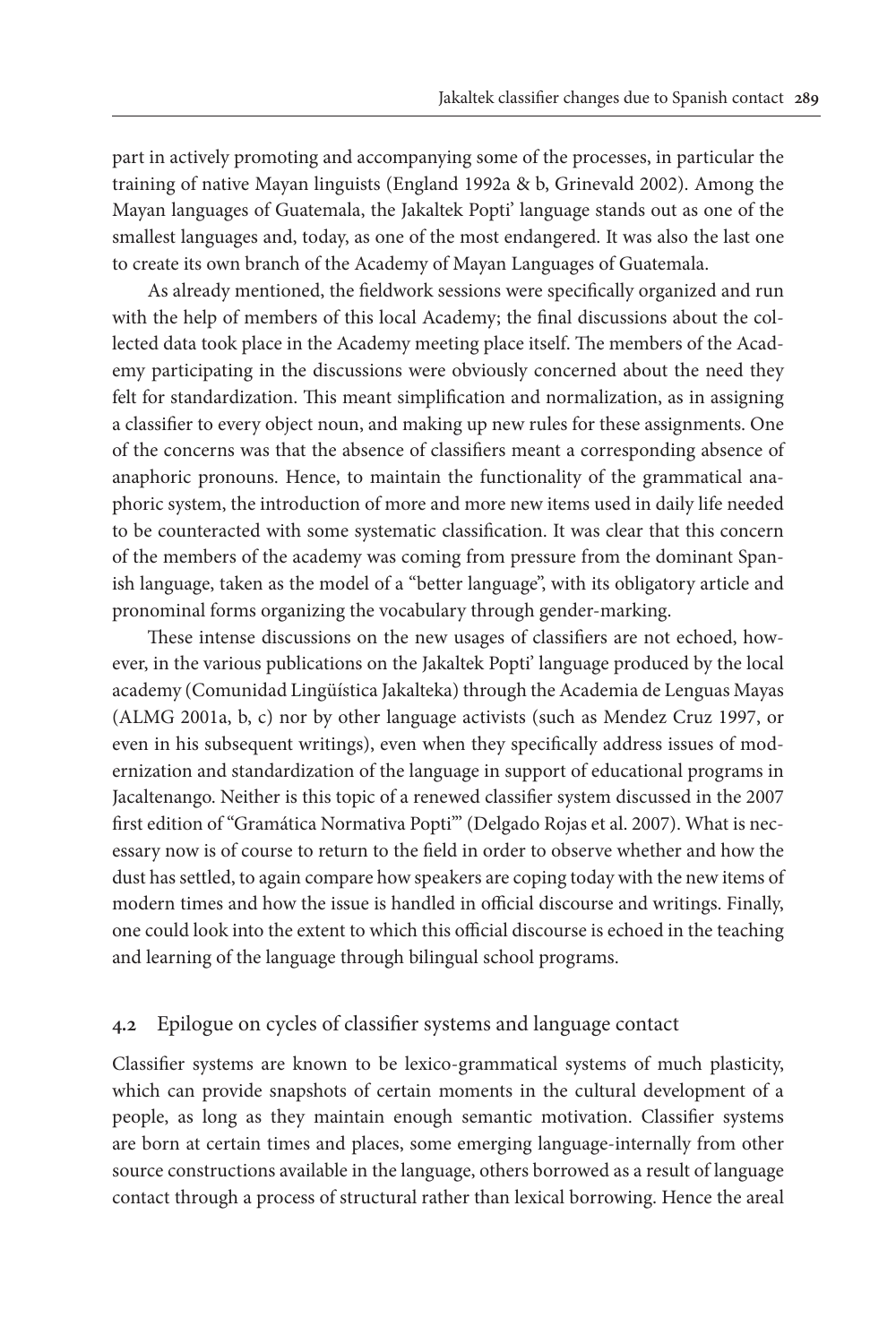phenomena of classification systems documented for various parts of the world.<sup>8</sup> As will be suggested below, the emergence of the Jakaltek Popti' system may well have been through a combination of both innovation and borrowing.

The conclusion reached in [Craig \(1990](#page-22-14)) about the origins of the Jakaltek noun classifier system and of all the similar noun classifier systems of the Q'anjob'alan languages, was that it was a case of an apparent innovation of this branch of the family. This conclusion relied on two sources of information. One was the collection of descriptions produced in the 1980s, showing the similar systems of the other Q'anjob'alan languages of the mountainous Cuchumatanes region of Guatemala, such as [Hopkins \(1967](#page-23-12)) for Chuj, [Martin \(1977](#page-23-11)) for Q'anjob'al, and [Zavala \(1989](#page-24-3)) for Akatek, although all with different inventories. The other was the advanced comparative and historical reconstruction of the Mayan family done by [Kaufman \(1974\)](#page-23-13) and his schema of the development of the Mayan family of languages, dating the split of the Q'anjob'alan branch around 500 AD, $9$  as shown in Figure 2.

This analysis shown in Figure 2 of the origin of the noun classifiers as an innovation at about the time of the split of the Q'anjob'alan branch had however left pending the mystery of why this sudden innovation then and there. A recent proposal [\(Hopkins 2012](#page-23-5)) has suggested an interesting scenario of borrowing under contact, offering the hypothesis that it was due to contact with Otomanguean languages of Mexico, a very large and once dominant family that spread all the way down the Pacific coast from Mexico to Nicaragua and Costa Rica in lower Central America. As it happens, some sort of noun classification system has indeed been described as a morphosyntactic characteristic of a number of Otomanguean languages, as detailed in the work of [de León \(1988](#page-22-15)) for Mixtec for instance. When comparing the Otomanguean and Q'anjob'alan systems, one can recognize how they share similar kinds of categorization (including not classifying abstract nouns), similar morphosyntactic status with nominal prefixation and anaphoric pronominal enclitics, and parallel grammaticalization of identifiable free nouns used as lexical sources. At this point, however, it would still be necessary to strengthen the demonstration of how contact indeed took place between languages with such systems and the Q'anjob'alan languages.

**<sup>.</sup>**  See for instance the spreading of numeral classifiers in the South East Asian region discussed by Bisang (1999) or that of a combination of classification systems typical of the Amazon region discussed by Seifart and Payne (2007) and Aikhenvald (2012).

**<sup>.</sup>**  Although the dating is originally based on a glottochronological approach, enough comparative work on the languages of the family is available to not find reason to doubt this time estimate. Issues regarding which languages belong or not to the Q'anjob'alan branch might change the date by a couple centuries or so, although this would not affect the main line of reasoning here.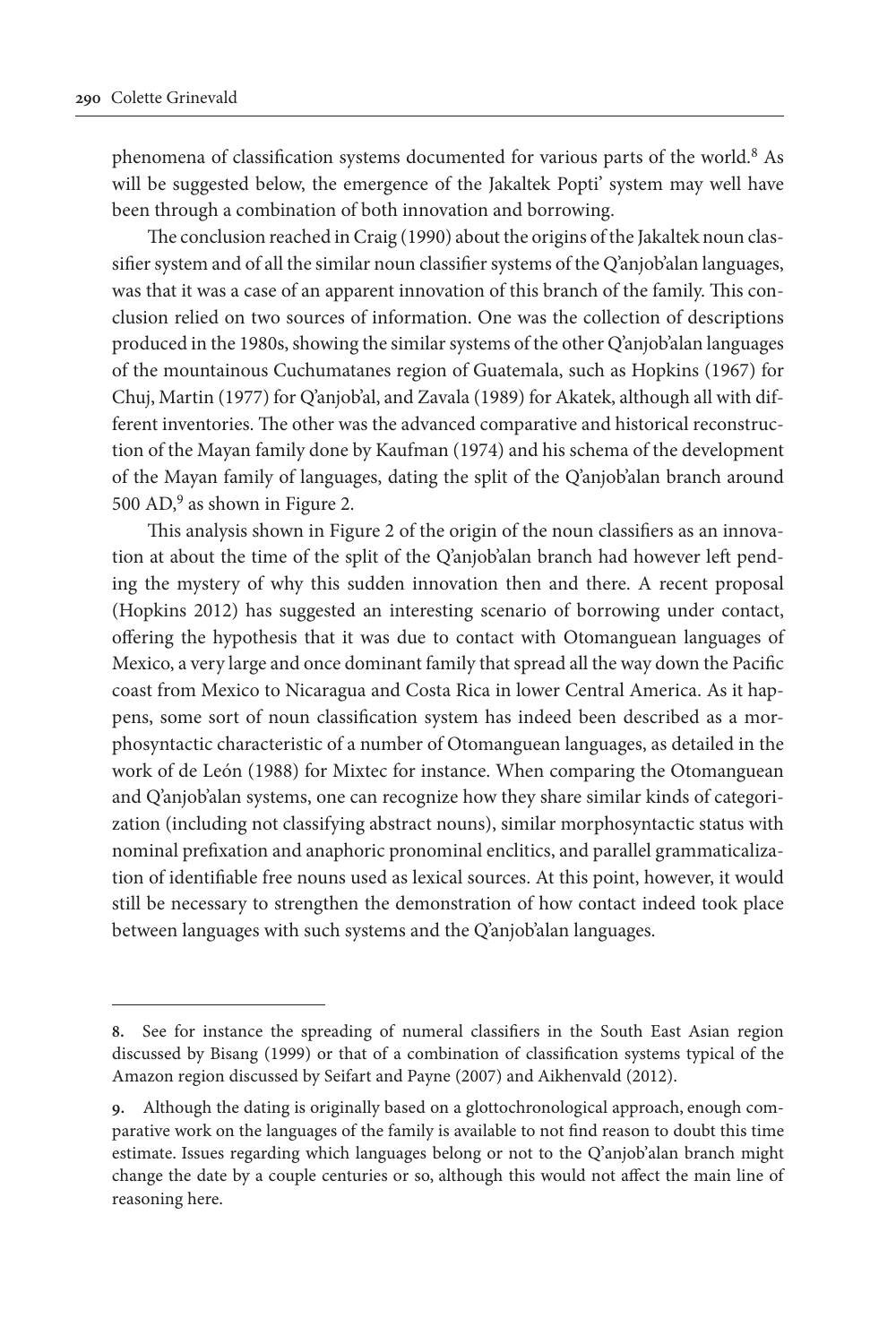

**Figure 2.** The Mayan family (from [Kaufman 1974](#page-23-13) in Hopkins  $2012)^{10}$ 

In any case, the fact is that noun classifier systems are a typologically rare subsystem of classifiers and are specifically found in that region of the world, in distinct families of languages. Hopkins's hypothesis suggests a scenario of structural borrowing, i.e., the borrowing of the idea of a nominal classification system facilitated by the heavy

**<sup>.</sup>**  Bold font is used for languages known to have noun classifiers, and those in italics are the source languages from which the system spread to the neighboring ones of other branches.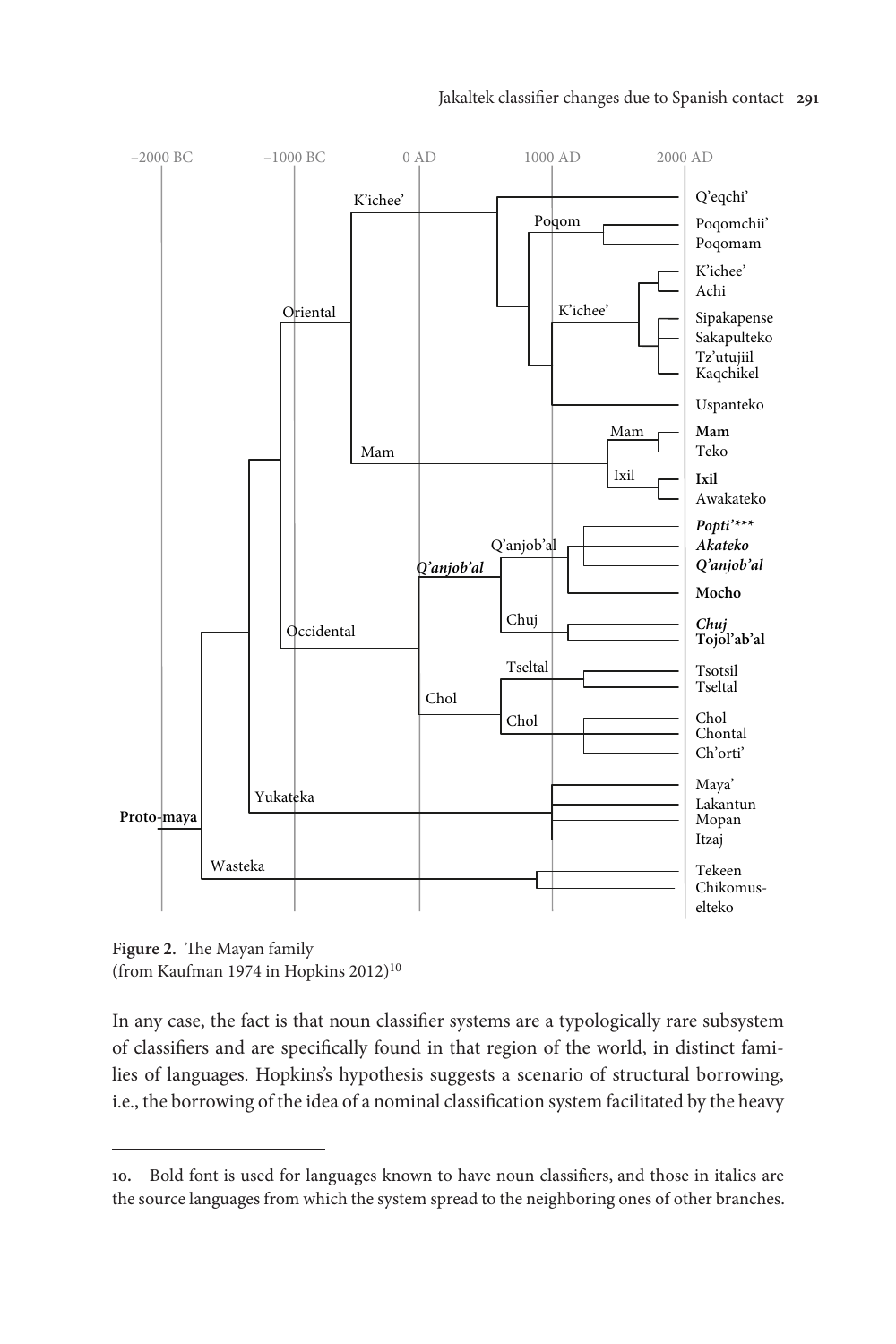semantic motivation of the system. In support of this analysis of borrowing under contact is the presence of a partial noun classifier system (just the social interaction part of it) in the neighboring Mam of the Mamean distinct branch, originally considered to be a secondary borrowing from Q'anjob'alan [\(Craig 1990](#page-22-14), [England 1992a](#page-22-9)), though it could have been an early borrowing from Otomanguean languages.

This proposal that the origin of the noun classifier systems of Q'anjob'alan languages was a case of structural borrowing from other indigenous languages could be strengthened further by noting that it seems to have fallen on fertile grounds in Mayan languages on two accounts. First, as mentioned in [Craig \(1990\)](#page-22-14), the Mayan tradition of using titles for human protagonists in nominal constructions may have facilitated this innovation. Then, going further back in time, and as noted by [Hopkins \(2012](#page-23-5)), new studies such as [Mora-Marín \(2002](#page-24-4)) have also shown the existence of semantic markers akin to classifiers in some Mayan hieroglyphs.<sup>11</sup> Much remains to be done to strengthen and further explore this hypothesis, but the idea that internal Mayan evolution and language contact with other indigenous languages were converging at the origin of the innovation of a system of classification in a specific branch of the family seemed worth mentioning as a way of keeping in mind the plasticity of classifier systems, and the need to always pay attention to their dynamics at the moment of describing them.

One of the points of this piece of writing was to support Mithun's repeated recommendation, when carrying out fieldwork, to gather ample data on a language as it presents itself in all its varying forms, independent of current linguistic discussions and debates, particularly when this fieldwork is on endangered languages. It is in support of this stance that this writing outlined how data about the noun classifier system of Jakaltek gathered in the 1970s only later fed into discussions and debates, leading to a career-long exploration of the nature of classifier systems [\(Grinevald 2000](#page-23-0) to [Grinevald 2015\)](#page-23-1), in a constant feeding relationship of description, typology, and theory, with a tinge of diachrony. It finally turned to the issue of how the last documented extensive changes in the functioning of the system were due in part to language contact. This system is an example of the kind of topic that enters into contemporary debates concerning the fate of highly endangered languages, particularly when caught in language revitalization efforts oriented to modernization and standardization of a language. The standardization pressure induced by contact with Spanish could potentially lead to the Jakaltek classifier system increasingly imitating a European gender system, considered "better" because it is more regular, though less semantically motivated.

**<sup>.</sup>**  Interestingly, those semantic markers were unpronounced, much like the so-called determiners of Egyptian hieroglyphs, now considered to be classifiers ([Goldwasser and](#page-23-2)  [Grinevald 2012\)](#page-23-2).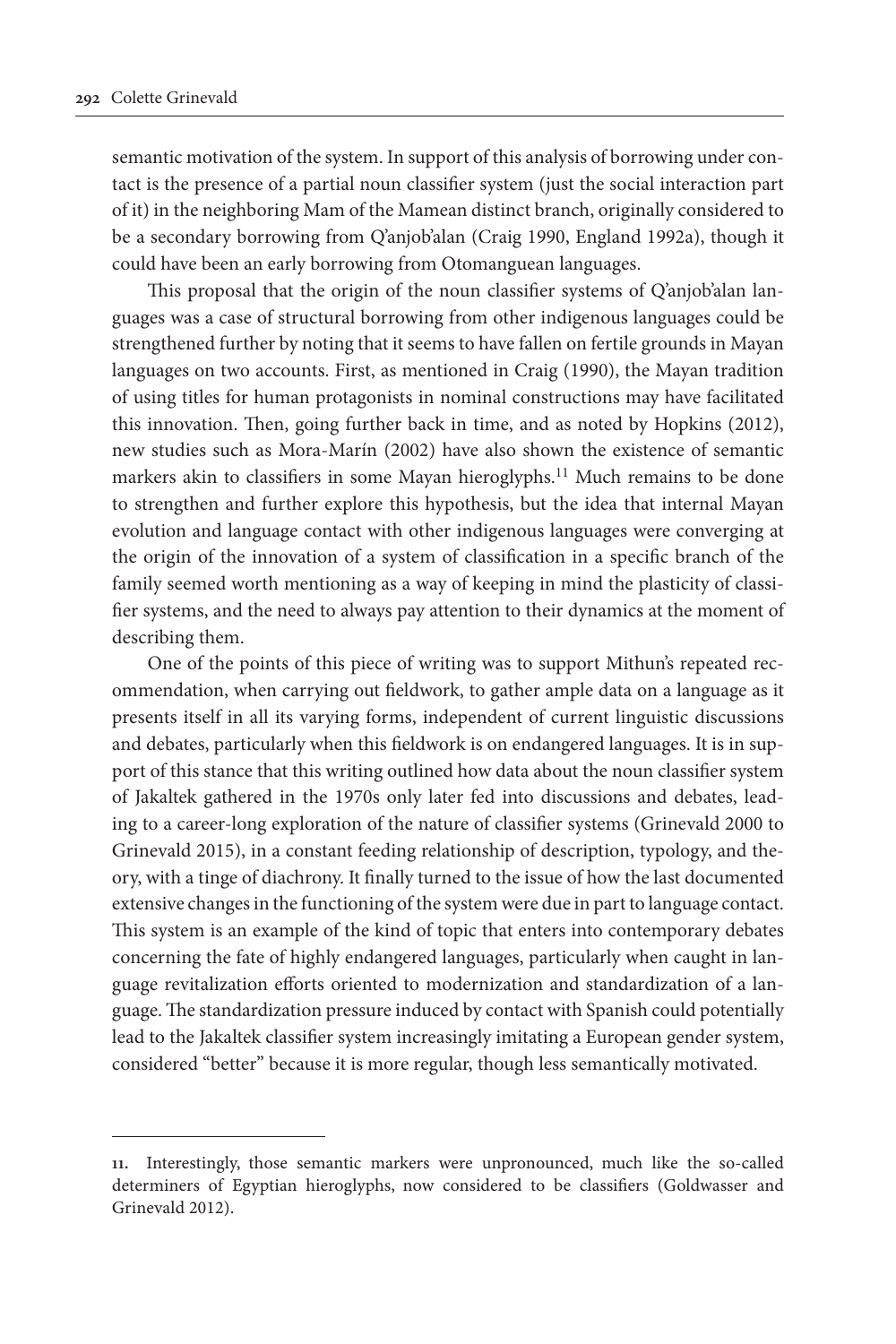## **References**

- Aikhenvald, Alexandra Y. 2012. *The Languages of the Amazon*. Oxford: Oxford University Press. [doi:10.1093/acprof:oso/9780199593569.001.0001](http://dx.doi.org/10.1093/acprof:oso/9780199593569.001.0001
)
- <span id="page-22-10"></span>Academia de Lenguas Mayas de Guatemala (Comunidad Lingüística Jakalteka). 2001a. *Stzotib'al Popti'. Vocabulario Jakalteko (Popti').* Ciudad de Guatemala.
- <span id="page-22-11"></span>Academia de Lenguas Mayas de Guatemala (Comunidad Lingüística Jakalteka). 2001b. *Ak'b'oj payat tzoti' yul ab'xub'al popti'. Actualización lexical idioma maya jakalteko (Popti').* Ciudad de Guatemala.
- <span id="page-22-12"></span>Academia de Lenguas Mayas de Guatemala (Méndez Cruz, A.F.) 2001c. *Stxolb'anil Ab'xub'al Popti'. Gramática descriptiva jakalteka Popti'*. Ciudad de Guatemala.
- <span id="page-22-2"></span>Berlin, Brent. 1968. *Tzeltal Numeral Classifiers: A Study in Ethnographic Semantics.* The Hague: Mouton.
- Bisang, Walter. 1999. Classifiers in East and Southeast Asian languages: Counting and beyond. In *Numeral Types and Changes Worldwide*, Jadranka Gvozdanovic (ed), 113–185. Berlin: Mouton de Gruyter.
- <span id="page-22-5"></span>Breitborde, Lawrence B. 1973. Selection and Setting in Jacaltec Noun Classifier Usage. Paper presented at the summer meetings of the Linguistic Society of America. Ann Arbor MI.
- <span id="page-22-3"></span>Craig, Colette. 1977. *Jacaltec Syntax: A Study of Complex Sentences*. Austin TX: University of Texas Press.
- <span id="page-22-6"></span>Craig, Colette. 1979. Jacaltec: Fieldwork in Guatemala. In *Languages and Their Speakers*, Timothy Shopen (ed.), 3–57. Cambridge MA: Winthrop.
- <span id="page-22-0"></span>Craig, Colette. 1986. Jacaltec noun classifiers: A study in language and culture. In *Noun Classes and Categorization* [Typological Studies in Language 7], Colette G. Craig (ed.), 263–295, Amsterdam: John Benjamins. [doi:10.1075/tsl.7.17cra](http://dx.doi.org/10.1075/tsl.7.17cra
)
- <span id="page-22-1"></span>Craig, Colette. 1987. Jacaltec noun classifiers: A study in grammaticalization, *Lingua* 70(4): 241–284. [doi:10.1016/0024-3841\(86\)90046-X](http://dx.doi.org/10.1016/0024-3841(86)90046-X
)
- <span id="page-22-14"></span>Craig, Colette. 1990. Los clasificadores de nombre en Jacalteco: una innovación kanjobalana. In *Lecturas sobre la lingüística maya*, Nora C. England & Stephen R. Elliot (eds), 221–252. Antigua, Guatemala: CIRMA.
- <span id="page-22-7"></span>Craig, Colette. 1992. Classifiers in a functional perspective. In *Layered Structure and Reference in a Functional Perspective: Papers from the Functional Grammar Conference, Copenhagen, 1990*, Michael Fortescue, Peter Harder & Lars Kristoffersen (eds), 277–303. Amsterdam: John Benjamins. [doi:10.1075/pbns.23.12cra](http://dx.doi.org/10.1075/pbns.23.12cra
)
- <span id="page-22-4"></span>Day, Christopher. 1973. The semantics of social categories in a transformational grammar of Jacaltec. In *Meaning in Mayan Languages*, Munro S. Edmonson (ed.), 85–105. The Hague: Mouton.
- <span id="page-22-15"></span>de León, Lourdes. 1988. Noun and Numeral Classifiers in Mixtec and Tzotzil: A Referential View. Ph.D. dissertation, University of Sussex.
- <span id="page-22-13"></span>Delgado Rojas, Edna Patricia, Silvestre Sanchez, José Aurelio, Silvestre Diaz, María Elizabeth & Ross Montejo, Antonio Benicio. 2007. *Stz'ib'nheb'anil ab'xub'al popti'. Gramática normativa Popti'.* Guatemala City: Academia de Lenguas Mayas de Guatemala.
- <span id="page-22-8"></span>Dorian, Nancy C. 2010*. Investigating Variation: The Effects of Social Organization and Social Setting* [Oxford Studies in Sociolinguistics]. Oxford: Oxford University Press. [doi:10.1093/acprof:oso/9780195385939.001.0001](http://dx.doi.org/10.1093/acprof:oso/9780195385939.001.0001
)
- <span id="page-22-9"></span>England, Nora C. 1992a. *Introducción a la lingüística: Idiomas mayas.* Guatemala: PLFM, Editorial Cholsamaj.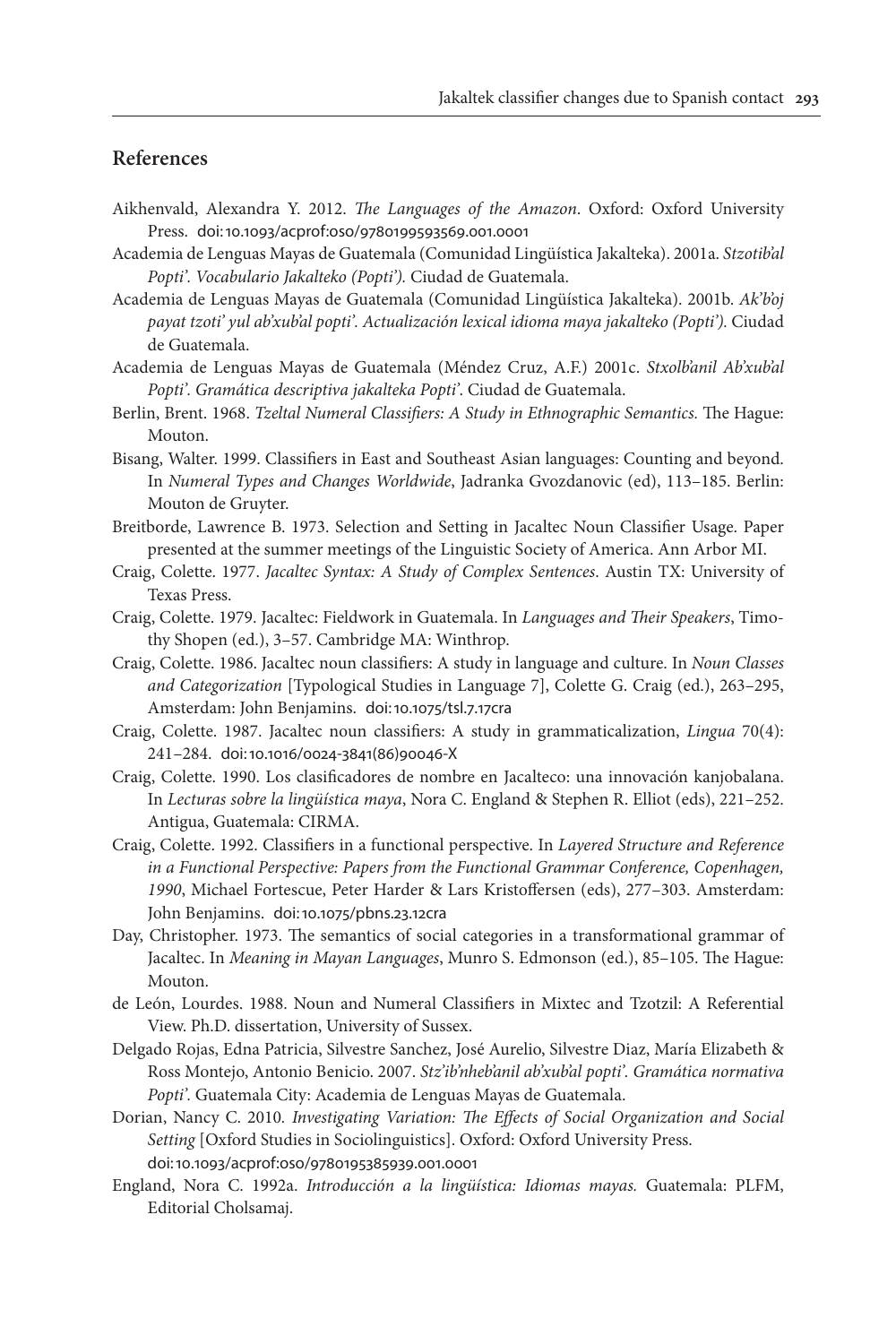- England, Nora C. 1992b. Endangered languages: Doing Mayan linguistics in Guatemala. *Language* 68(1): 29–35. [doi:10.1353/lan.1992.0073](http://dx.doi.org/10.1353/lan.1992.0073
)
- <span id="page-23-2"></span>Goldwasser, Orly & Grinevald, Colette. 2012. What are determinatives good for? In *Lexical Semantics in Ancient Egyptian* [Lingua Aegyptia Studia Monographica 9], Eitan Grossman, Stéphane Polis & Jean Winand (eds), 17–53. Hamburg: Widmaier Verlag.
- <span id="page-23-0"></span>Grinevald, Colette. 2000. A morpho-syntactic typology of classifiers. In *Systems of Nominal Classification*, Gunter Senft (ed.), 50–92. Cambridge: Cambridge University Press.
- <span id="page-23-7"></span>Grinevald, Colette. 2002. Linguistique et langues mayas du Guatemala. [Faits de Langues 20]. Meso-Amérique, Caraïbes, Amazonie Volume 1: 17–27. Paris: Ophrys.
- Grinevald, Colette. 2006. Encounters at the brink: Linguistic fieldwork among speakers of endangered languages**.** In *The Vanishing Languages of the Pacific Rim*, Chapter 3, Osahito Miyaoka, Osamu Sakiyama, & Michael E. Krauss (eds), 35–76. Oxford: Oxford University Press.
- <span id="page-23-9"></span>Grinevald, Colette. 2009. The (Jakaltek) Popti' noun classifier system: From its origins to recent developments*. The Diachrony of Classification Systems COST Workshop (Action A31)*, Paper given in Wassenaar, 12–14 March.
- Grinevald, Colette. 2010a. Quarante ans de perspective sur deux langues en danger: Le jakaltek popti' du Guatemala et le rama du Nicaragua. In *Linguistique de terrain sur langues en danger: Locuteurs et linguistes* [Faits de Langues 35–36], Colette Grinevald & Michel Bert (eds), 39–78. Paris: Ophrys.
- Grinevald, Colette. 2010b. Linguistique de terrain sur LED: Locuteurs et méthodes. In *Linguis*tique de terrain sur langues en danger: Locuteurs et linguistes [Faits de Langues 35-36], Colette Grinevald & Michel Bert (eds), 133–177. Paris: Ophrys.
- <span id="page-23-1"></span>Grinevald, Colette. 2015. Classifiers, Linguistics of. In *International Encyclopedia of the Social and Behavioral Sciences*, 2nd edn., Vol. 3, James Wright (ed.), 811–818. Oxford: Elsevier. [doi:10.1016/B978-0-08-097086-8.53003-7](http://dx.doi.org/10.1016/B978-0-08-097086-8.53003-7
)
- <span id="page-23-12"></span>Hopkins, Nicholas Arthur. 1967. The Chuj Language*.* Ph.D. dissertation, University of Chicago.
- <span id="page-23-5"></span>Hopkins, Nicholas Arthur. 2012. The noun classifiers of the Cuchumatanes: A case of diffusion from Otomanguean. *International Journal of American Linguistics* 78(3): 411–427. [doi:10.1086/665919](http://dx.doi.org/10.1086/665919
)
- <span id="page-23-13"></span>Kaufman, Terrence S. 1974. *Idiomas de Mesoamérica* [Seminario de Integración Social Guatemalteca 33]. Guatemala City: Editorial José de Pineda Ibarra y Ministerio de Educación.
- <span id="page-23-6"></span>La Farge, Oliver & Byers, Douglas. 1931. *The Year Bearer's People* [Middle American Research Institute Series 3]. New Orleans LA: Tulane University Press.
- <span id="page-23-8"></span>Lucy, John A. 1996. *Grammatical Categories and Cognition: A Case Study of the Linguistic Relativity Hypothesis*. Cambridge: Cambridge University Press.
- <span id="page-23-11"></span>Martin, Laura Ellen. 1977. Positional Roots in Kanjobal. Ph.D. dissertation, University of Florida.
- Méndez Cruz, Atonio Feliciano. 1997. *Diccionario Popti' (Jakalteko)-CASTELLANO Morfosemántico. Hej stzoti'al jab'xub'al*. Ciudad de Guatemala: Nawal Wuj, NORAD.
- <span id="page-23-3"></span>Mithun, Marianne. 1990. Language obsolescence and linguistic description. *International Journal of American Linguistics* 56: 1–26. [doi:10.1086/466136](http://dx.doi.org/10.1086/466136
)
- <span id="page-23-4"></span>Mithun, Marianne. 2001. Who shapes the record: The speaker and the linguist. In *Linguistic Fieldwork*, Paul Newman & Martha Ratcliff (eds), 34–54. Cambridge: Cambridge University Press. [doi:10.1017/CBO9780511810206.003](http://dx.doi.org/10.1017/CBO9780511810206.003
)
- <span id="page-23-10"></span>Mithun, Marianne. 2005. Grammars and the community. *Studies in Language* 30(2): 281–306. [doi:10.1075/sl.30.2.06mit](http://dx.doi.org/10.1075/sl.30.2.06mit
)